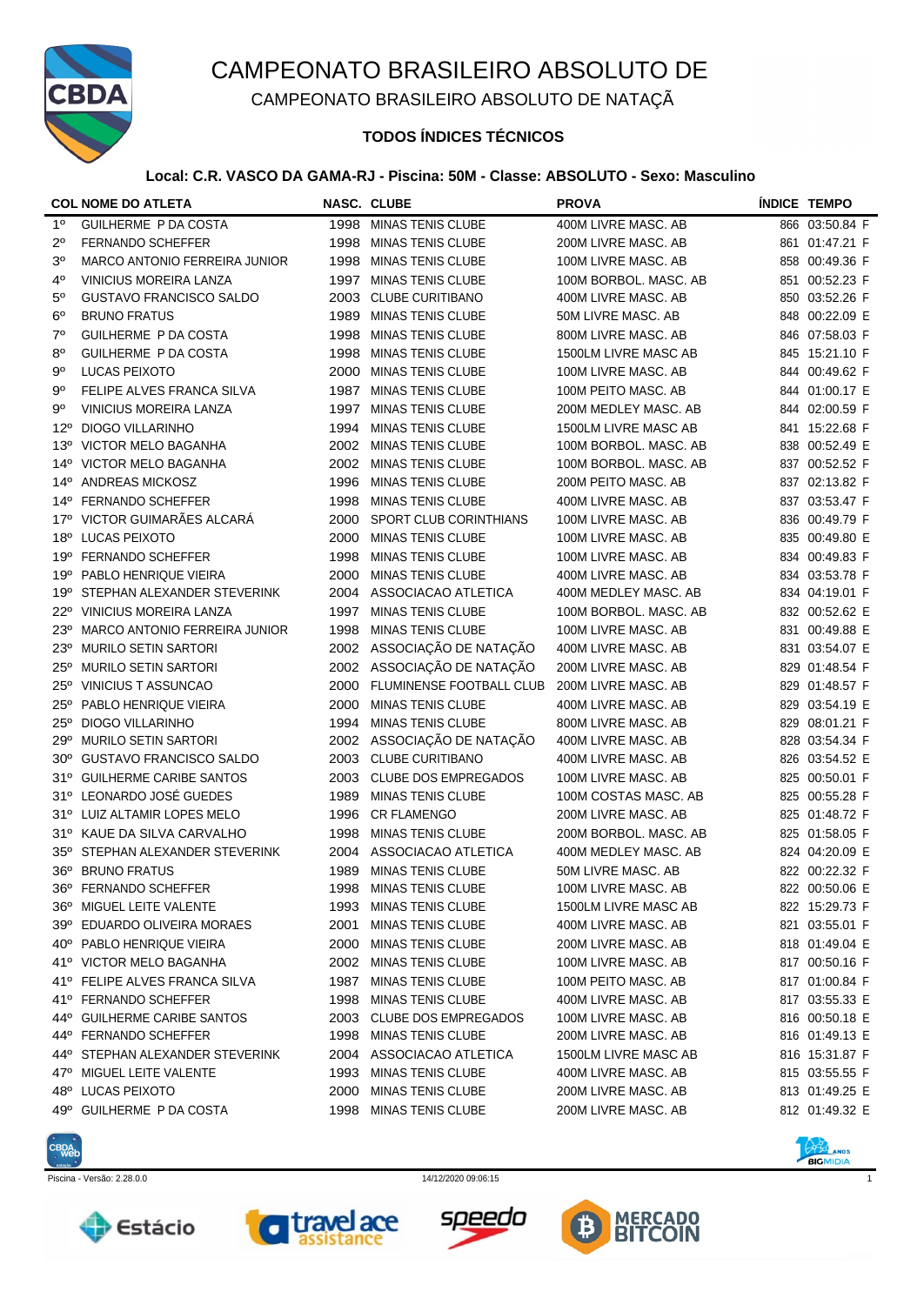

CAMPEONATO BRASILEIRO ABSOLUTO DE NATAÇÃ

## **TODOS ÍNDICES TÉCNICOS**

### **Local: C.R. VASCO DA GAMA-RJ - Piscina: 50M - Classe: ABSOLUTO - Sexo: Masculino**

|              | <b>COL NOME DO ATLETA</b>       |      | <b>NASC. CLUBE</b>          | <b>PROVA</b>          | <b>ÍNDICE TEMPO</b> |
|--------------|---------------------------------|------|-----------------------------|-----------------------|---------------------|
|              | 49º BRUCE HANSON ALMEIDA        |      | 1998 SPORT CLUB CORINTHIANS | 1500LM LIVRE MASC AB  | 812 15:33.25 F      |
|              | 51º MURILO SETIN SARTORI        |      | 2002 ASSOCIAÇÃO DE NATAÇÃO  | 200M LIVRE MASC, AB   | 809 01:49.43 E      |
|              | 51º FELIPE ALVES FRANCA SILVA   | 1987 | <b>MINAS TENIS CLUBE</b>    | 200M PEITO MASC. AB   | 809 02:15.30 F      |
|              | 53º LUIZ ALTAMIR LOPES MELO     | 1996 | <b>CR FLAMENGO</b>          | 200M BORBOL. MASC. AB | 808 01:58.84 F      |
|              | 54° LUCAS KANIESKI              | 1990 | <b>MINAS TENIS CLUBE</b>    | 400M LIVRE MASC. AB   | 806 03:56.43 F      |
|              | 55° LUCAS PEIXOTO               | 2000 | <b>MINAS TENIS CLUBE</b>    | 50M LIVRE MASC. AB    | 803 00:22.49 F      |
|              | 55° VICTOR MELO BAGANHA         | 2002 | <b>MINAS TENIS CLUBE</b>    | 100M LIVRE MASC. AB   | 803 00:50.45 E      |
| $57^\circ$   | <b>ANDREAS MICKOSZ</b>          | 1996 | <b>MINAS TENIS CLUBE</b>    | 100M PEITO MASC. AB   | 802 01:01.20 F      |
| $57^\circ$   | <b>LUCAS KANIESKI</b>           | 1990 | <b>MINAS TENIS CLUBE</b>    | 400M LIVRE MASC, AB   | 802 03:56.84 E      |
| $57^\circ$   | ALEXANDRE FINCO                 | 1997 | <b>GREMIO NAUTICO UNIAO</b> | 800M LIVRE MASC. AB   | 802 08:06.61 F      |
| $60^\circ$   | GUILHERME P DA COSTA            | 1998 | <b>MINAS TENIS CLUBE</b>    | 400M LIVRE MASC. AB   | 801 03:56.94 E      |
| $60^\circ$   | MIGUEL LEITE VALENTE            | 1993 | <b>MINAS TENIS CLUBE</b>    | 800M LIVRE MASC. AB   | 801 08:06.81 F      |
| $62^\circ$   | EDUARDO OLIVEIRA MORAES         | 2001 | <b>MINAS TENIS CLUBE</b>    | 400M LIVRE MASC. AB   | 799 03:57.16 E      |
|              | 63º MIGUEL LEITE VALENTE        | 1993 | <b>MINAS TENIS CLUBE</b>    | 400M LIVRE MASC. AB   | 798 03:57.24 E      |
| 64°          | <b>GUSTAVO FRANCISCO SALDO</b>  | 2003 | <b>CLUBE CURITIBANO</b>     | 100M BORBOL. MASC. AB | 796 00:53.41 F      |
| 64°          | <b>GUSTAVO FRANCISCO SALDO</b>  | 2003 | <b>CLUBE CURITIBANO</b>     | 200M BORBOL. MASC. AB | 796 01:59.44 F      |
| 64°          | <b>LUCAS KANIESKI</b>           | 1990 | <b>MINAS TENIS CLUBE</b>    | 1500LM LIVRE MASC AB  | 796 15:39.46 F      |
| $67^\circ$   | LUIZ ALTAMIR LOPES MELO         | 1996 | <b>CR FLAMENGO</b>          | 200M LIVRE MASC. AB   | 793 01:50.17 E      |
| $67^\circ$   | LUIZ ALTAMIR LOPES MELO         | 1996 | <b>CR FLAMENGO</b>          | 400M LIVRE MASC. AB   | 793 03:57.74 F      |
| $69^\circ$   | LUCAS PEIXOTO                   | 2000 | <b>MINAS TENIS CLUBE</b>    | 200M LIVRE MASC, AB   | 792 01:50.22 F      |
| 70°          | <b>GUSTAVO FRANCISCO SALDO</b>  | 2003 | <b>CLUBE CURITIBANO</b>     | 200M LIVRE MASC. AB   | 791 01:50.27 E      |
| 70°          | <b>GUSTAVO FRANCISCO SALDO</b>  | 2003 | <b>CLUBE CURITIBANO</b>     | 200M LIVRE MASC. AB   | 791 01:50.29 F      |
| 72°          | KAUE DA SILVA CARVALHO          | 1998 | <b>MINAS TENIS CLUBE</b>    | 100M BORBOL. MASC. AB | 790 00:53.53 E      |
| 72°          | GUILHERME P DA COSTA            | 1998 | <b>MINAS TENIS CLUBE</b>    | 200M LIVRE MASC. AB   | 790 01:50.31 F      |
| 72°          | LUIZ ALTAMIR LOPES MELO         | 1996 | <b>CR FLAMENGO</b>          | 400M LIVRE MASC. AB   | 790 03:57.96 E      |
| 72°          | <b>BRUCE HANSON ALMEIDA</b>     | 1998 | SPORT CLUB CORINTHIANS      | 400M LIVRE MASC. AB   | 790 03:57.97 E      |
| 76°          | PABLO HENRIQUE VIEIRA           | 2000 | <b>MINAS TENIS CLUBE</b>    | 200M LIVRE MASC. AB   | 789 01:50.34 F      |
| 76°          | <b>VINICIUS T ASSUNCAO</b>      | 2000 | FLUMINENSE FOOTBALL CLUB    | 200M LIVRE MASC. AB   | 789 01:50.38 E      |
|              | 78º VICTOR GUIMARÃES ALCARÁ     | 2000 | SPORT CLUB CORINTHIANS      | 100M LIVRE MASC. AB   | 788 00:50.78 E      |
| <b>78°</b>   | <b>ICARO LUDGERO PEREIRA</b>    | 1996 | FLUMINENSE FOOTBALL CLUB    | 200M MEDLEY MASC. AB  | 788 02:03.42 F      |
| 78°          | DAVI MARTINS MOURAO             | 2001 | SPORT CLUB CORINTHIANS      | 200M PEITO MASC. AB   | 788 02:16.49 F      |
| 78°          | <b>BRUCE HANSON ALMEIDA</b>     | 1998 | SPORT CLUB CORINTHIANS      | 800M LIVRE MASC. AB   | 788 08:09.40 F      |
| $82^\circ$   | MARCO ANTONIO FERREIRA JUNIOR   | 1998 | <b>MINAS TENIS CLUBE</b>    | 50M LIVRE MASC. AB    | 787 00:22.64 F      |
| $82^\circ$   | PEDRO MUSCHIONI CRISTO          | 2001 | <b>MINAS TENIS CLUBE</b>    | 200M PEITO MASC. AB   | 787 02:16.60 F      |
| $84^{\circ}$ | GIULIANO CARER ROCCO            | 1993 | <b>MINAS TENIS CLUBE</b>    | 400M LIVRE MASC. AB   | 786 03:58.44 F      |
|              | 85° FELIPE MESSIAS              |      | 1989 CR FLAMENGO            | 100M LIVRE MASC, AB   | 785 00:50.84 E      |
| $85^\circ$   | EVANDRO VINICIUS SILVA          | 1991 | MINAS TENIS CLUBE           | 200M PEITO MASC. AB   | 785 02:16.67 F      |
|              | 85° LUIZ FELIPE LOUREIRO        | 2003 | <b>GREMIO NAUTICO UNIAO</b> | 400M LIVRE MASC. AB   | 785 03:58.51 F      |
|              | 85° DIOGO VILLARINHO            | 1994 | <b>MINAS TENIS CLUBE</b>    | 400M LIVRE MASC. AB   | 785 03:58.53 E      |
|              | 89º GUSTAVO FRANCISCO SALDO     |      | 2003 CLUBE CURITIBANO       | 100M BORBOL. MASC. AB | 784 00:53.66 E      |
|              | 90° VICTOR MELO BAGANHA         | 2002 | <b>MINAS TENIS CLUBE</b>    | 50M LIVRE MASC. AB    | 783 00:22.68 F      |
|              | 91º VINICIUS MONTEIRO VIEBRANTZ | 2003 | <b>CLUBE CURITIBANO</b>     | 100M LIVRE MASC. AB   | 782 00:50.90 F      |
|              | 91º VINICIUS T ASSUNCAO         | 2000 | FLUMINENSE FOOTBALL CLUB    | 200M MEDLEY MASC, AB  | 782 02:03.70 F      |
|              | 91º PEDRO MUSCHIONI CRISTO      | 2001 | <b>MINAS TENIS CLUBE</b>    | 200M PEITO MASC. AB   | 782 02:16.88 E      |
|              | 94° KAUE DA SILVA CARVALHO      | 1998 | MINAS TENIS CLUBE           | 100M BORBOL. MASC. AB | 781 00:53.73 F      |
|              | 94º ANDREAS MICKOSZ             | 1996 | MINAS TENIS CLUBE           | 200M PEITO MASC. AB   | 781 02:16.91 E      |
|              | 94º DAVI MARTINS MOURAO         | 2001 | SPORT CLUB CORINTHIANS      | 200M PEITO MASC. AB   | 781 02:16.95 E      |
|              | 94° LUCAS KANIESKI              | 1990 | <b>MINAS TENIS CLUBE</b>    | 800M LIVRE MASC. AB   | 781 08:10.90 F      |
|              | 94° GUILHERME SPERANDIO         |      | 2004 ASSOCIAÇÃO ATLÉTICA    | 1500LM LIVRE MASC AB  | 781 15:45.45 F      |











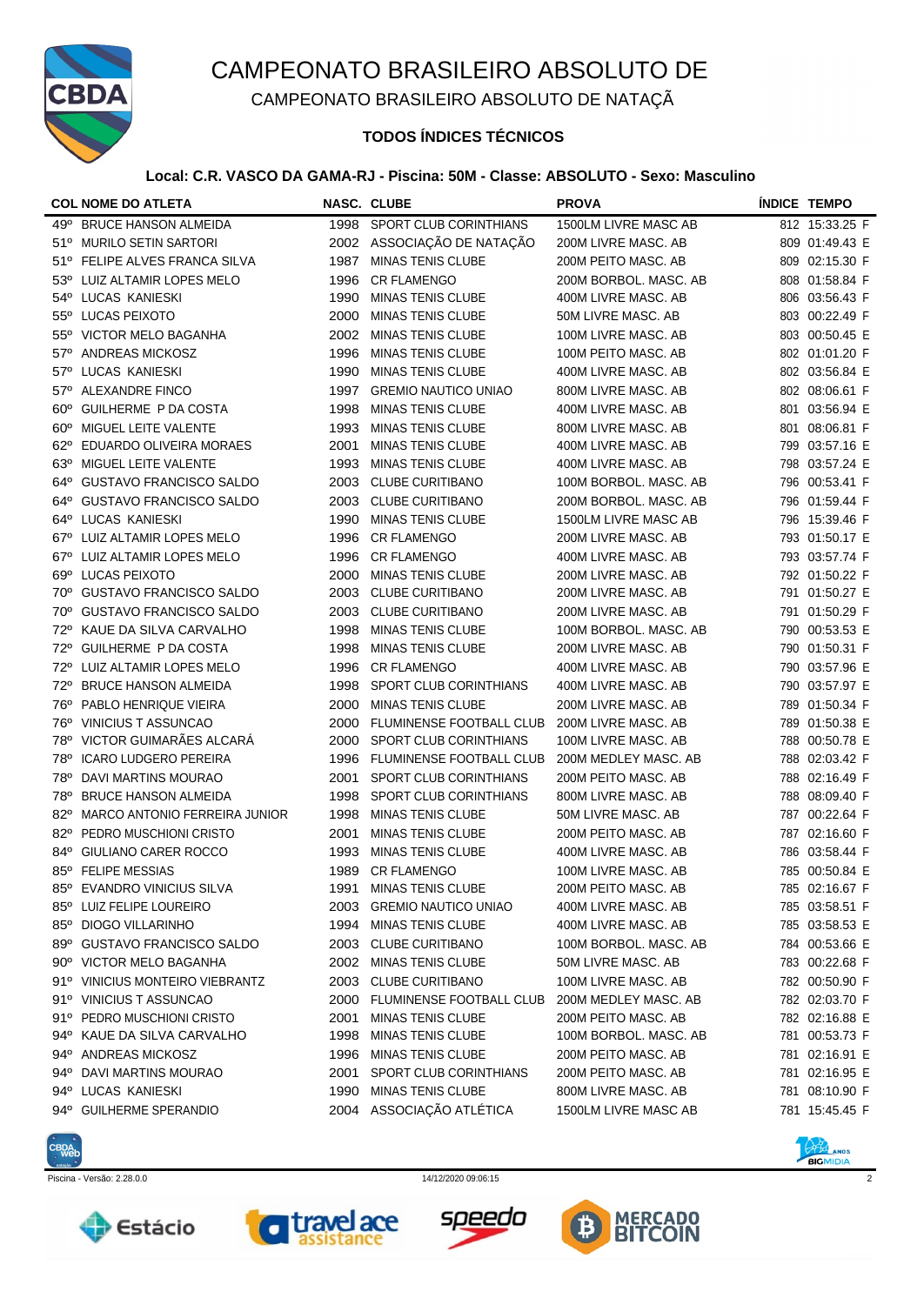

CAMPEONATO BRASILEIRO ABSOLUTO DE NATAÇÃ

## **TODOS ÍNDICES TÉCNICOS**

### **Local: C.R. VASCO DA GAMA-RJ - Piscina: 50M - Classe: ABSOLUTO - Sexo: Masculino**

|     | <b>COL NOME DO ATLETA</b>     |      | <b>NASC. CLUBE</b>            | <b>PROVA</b>          |     | <b>ÍNDICE TEMPO</b> |
|-----|-------------------------------|------|-------------------------------|-----------------------|-----|---------------------|
|     | 99º GABRIEL PERSEGUIN DIAS    | 2003 | <b>MINAS TENIS CLUBE</b>      | 100M BORBOL. MASC. AB |     | 780 00:53.76 F      |
| 99° | MARCELO PEREIRA DE ARAUJO     | 1999 | <b>MINAS TENIS CLUBE</b>      | 400M LIVRE MASC. AB   |     | 780 03:59.02 E      |
| 99° | PEDRO GUASTELLI FARIAS        | 2002 | <b>GREMIO NAUTICO UNIAO</b>   | 1500LM LIVRE MASC AB  |     | 780 15:45.85 F      |
| 102 | <b>ENZO PUTINATI KIHARA</b>   | 2000 | SPORT CLUB CORINTHIANS        | 400M LIVRE MASC. AB   |     | 779 03:59.12 F      |
| 102 | <b>ICARO LUDGERO PEREIRA</b>  | 1996 | FLUMINENSE FOOTBALL CLUB      | 400M MEDLEY MASC. AB  |     | 779 04:24.90 F      |
| 104 | VICTOR GUIMARÃES ALCARÁ       | 2000 | SPORT CLUB CORINTHIANS        | 50M LIVRE MASC. AB    |     | 778 00:22.73 F      |
| 104 | <b>BRUCE HANSON ALMEIDA</b>   | 1998 | SPORT CLUB CORINTHIANS        | 400M LIVRE MASC. AB   |     | 778 03:59.21 F      |
| 104 | <b>ENZO PUTINATI KIHARA</b>   | 2000 | SPORT CLUB CORINTHIANS        | 400M LIVRE MASC. AB   |     | 778 03:59.21 E      |
| 104 | LUIZ FELIPE LOUREIRO          | 2003 | <b>GREMIO NAUTICO UNIAO</b>   | 400M LIVRE MASC. AB   |     | 778 03:59.25 E      |
| 108 | VICTOR GUIMARÃES ALCARÁ       | 2000 | SPORT CLUB CORINTHIANS        | 50M LIVRE MASC. AB    |     | 777 00:22.74 E      |
| 108 | <b>VINICIUS T ASSUNCAO</b>    | 2000 | FLUMINENSE FOOTBALL CLUB      | 400M MEDLEY MASC. AB  |     | 777 04:25.18 F      |
| 110 | <b>MURILO SETIN SARTORI</b>   | 2002 | ASSOCIAÇÃO DE NATAÇÃO         | 100M LIVRE MASC. AB   |     | 776 00:51.04 E      |
| 110 | VINICIUS MONTEIRO VIEBRANTZ   | 2003 | <b>CLUBE CURITIBANO</b>       | 100M LIVRE MASC. AB   |     | 776 00:51.04 E      |
| 110 | <b>EVANDRO VINICIUS SILVA</b> | 1991 | <b>MINAS TENIS CLUBE</b>      | 100M PEITO MASC. AB   |     | 776 01:01.89 F      |
| 110 | LUIZ ALTAMIR LOPES MELO       | 1996 | <b>CR FLAMENGO</b>            | 200M BORBOL. MASC. AB |     | 776 02:00.48 E      |
| 110 | FERNANDO MARIANO SANTOS       | 2002 | SPORT CLUB CORINTHIANS        | 200M PEITO MASC. AB   |     | 776 02:17.23 E      |
| 110 | <b>GUILHERME SPERANDIO</b>    | 2004 | ASSOCIAÇÃO ATLÉTICA           | 800M LIVRE MASC. AB   |     | 776 08:11.85 F      |
| 110 | ALEXANDRE FINCO               | 1997 | <b>GREMIO NAUTICO UNIAO</b>   | 1500LM LIVRE MASC AB  |     | 776 15:47.53 F      |
| 117 | <b>KALEL M DAMAS</b>          | 1998 | <b>CR FLAMENGO</b>            | 200M LIVRE MASC. AB   |     | 775 01:51.02 E      |
| 118 | <b>ITALO MANZINE</b>          | 1992 | ASSOCIACAO DE ENSINO DE       | 50M LIVRE MASC. AB    |     | 774 00:22.77 E      |
| 118 | <b>TIAGO SENNA CINTRA</b>     | 2001 | <b>MINAS TENIS CLUBE</b>      | 100M LIVRE MASC. AB   |     | 774 00:51.09 E      |
| 118 | PEDRO HENRIQUE MOTTA          | 2001 | <b>SPORT CLUB CORINTHIANS</b> | 100M COSTAS MASC. AB  |     | 774 00:56.47 F      |
| 118 | STEPHAN ALEXANDER STEVERINK   | 2004 | ASSOCIACAO ATLETICA           | 200M MEDLEY MASC. AB  |     | 774 02:04.16 F      |
| 118 | FELIPE ALVES FRANCA SILVA     | 1987 | <b>MINAS TENIS CLUBE</b>      | 200M PEITO MASC. AB   |     | 774 02:17.33 E      |
| 118 | GIULIANO CARER ROCCO          | 1993 | <b>MINAS TENIS CLUBE</b>      | 400M LIVRE MASC. AB   |     | 774 03:59.65 E      |
| 124 | <b>GUILHERME ROSOLEN</b>      | 1994 | <b>MINAS TENIS CLUBE</b>      | 100M BORBOL. MASC. AB |     | 773 00:53.92 E      |
| 125 | EDUARDO OLIVEIRA MORAES       | 2001 | <b>MINAS TENIS CLUBE</b>      | 200M LIVRE MASC. AB   |     | 772 01:51.17 F      |
| 126 | LUCAS PEIXOTO                 | 2000 | <b>MINAS TENIS CLUBE</b>      | 50M LIVRE MASC. AB    | 771 | 00:22.80 E          |
| 126 | <b>GUILHERME ROSOLEN</b>      | 1994 | <b>MINAS TENIS CLUBE</b>      | 100M BORBOL. MASC. AB | 771 | 00:53.96 F          |
| 128 | MARCO ANTONIO FERREIRA JUNIOR | 1998 | <b>MINAS TENIS CLUBE</b>      | 50M LIVRE MASC. AB    | 770 | 00:22.81 E          |
| 128 | EDUARDO OLIVEIRA MORAES       | 2001 | <b>MINAS TENIS CLUBE</b>      | 800M LIVRE MASC. AB   | 770 | 08:13.17 F          |
| 130 | VICTOR MELO BAGANHA           | 2002 | <b>MINAS TENIS CLUBE</b>      | 50M LIVRE MASC. AB    | 769 | 00:22.82 E          |
| 130 | <b>LUCAS BATISTA GOMES</b>    | 1994 | ASSOCIACAO DESPORTIVA         | 100M BORBOL. MASC. AB |     | 769 00:54.02 F      |
| 130 | KAUE DA SILVA CARVALHO        | 1998 | <b>MINAS TENIS CLUBE</b>      | 200M BORBOL. MASC. AB | 769 | 02:00.85 E          |
| 130 | <b>EVANDRO VINICIUS SILVA</b> | 1991 | <b>MINAS TENIS CLUBE</b>      | 200M PEITO MASC. AB   | 769 | 02:17.63 E          |
|     | 130 FERNANDO MARIANO SANTOS   | 2002 | SPORT CLUB CORINTHIANS        | 200M PEITO MASC. AB   |     | 769 02:17.65 F      |
| 130 | VINICIUS T ASSUNCAO           | 2000 | FLUMINENSE FOOTBALL CLUB      | 400M MEDLEY MASC. AB  |     | 769 04:26.05 E      |
| 136 | <b>FELIPE MESSIAS</b>         | 1989 | <b>CR FLAMENGO</b>            | 50M LIVRE MASC. AB    |     | 768 00:22.83 F      |
| 136 | KAUE DA SILVA CARVALHO        | 1998 | MINAS TENIS CLUBE             | 200M LIVRE MASC. AB   |     | 768 01:51.37 E      |
| 138 | <b>GABRIEL PERSEGUIN DIAS</b> | 2003 | <b>MINAS TENIS CLUBE</b>      | 100M BORBOL. MASC. AB |     | 767 00:54.07 E      |
| 138 | EDUARDO OLIVEIRA MORAES       | 2001 | <b>MINAS TENIS CLUBE</b>      | 200M LIVRE MASC. AB   |     | 767 01:51.39 E      |
| 138 | PEDRO GUASTELLI FARIAS        | 2002 | <b>GREMIO NAUTICO UNIAO</b>   | 800M LIVRE MASC. AB   |     | 767 08:13.72 F      |
| 141 | <b>ITALO MANZINE</b>          | 1992 | ASSOCIACAO DE ENSINO DE       | 50M LIVRE MASC, AB    |     | 765 00:22.86 F      |
| 141 | LUIZ ALTAMIR LOPES MELO       | 1996 | <b>CR FLAMENGO</b>            | 100M BORBOL. MASC. AB |     | 765 00:54.11 F      |
| 141 | ANDREAS MICKOSZ               | 1996 | <b>MINAS TENIS CLUBE</b>      | 100M PEITO MASC. AB   |     | 765 01:02.18 E      |
| 144 | DIEGO CANDIDO PRADO           | 1990 | <b>MINAS TENIS CLUBE</b>      | 100M PEITO MASC. AB   |     | 764 01:02.20 E      |
| 144 | LUIZ FELIPE LOUREIRO          | 2003 | <b>GREMIO NAUTICO UNIAO</b>   | 800M LIVRE MASC. AB   |     | 764 08:14.42 F      |
| 146 | <b>VITOR GUARALDO</b>         | 1996 | <b>CLUBE CURITIBANO</b>       | 100M COSTAS MASC. AB  |     | 763 00:56.72 F      |
| 146 | HENRIQUE FERREIRA FIGUEIRINHA | 2000 | SOC ESP RECREATIVA            | 1500LM LIVRE MASC AB  |     | 763 15:53.14 F      |
|     |                               |      |                               |                       |     |                     |











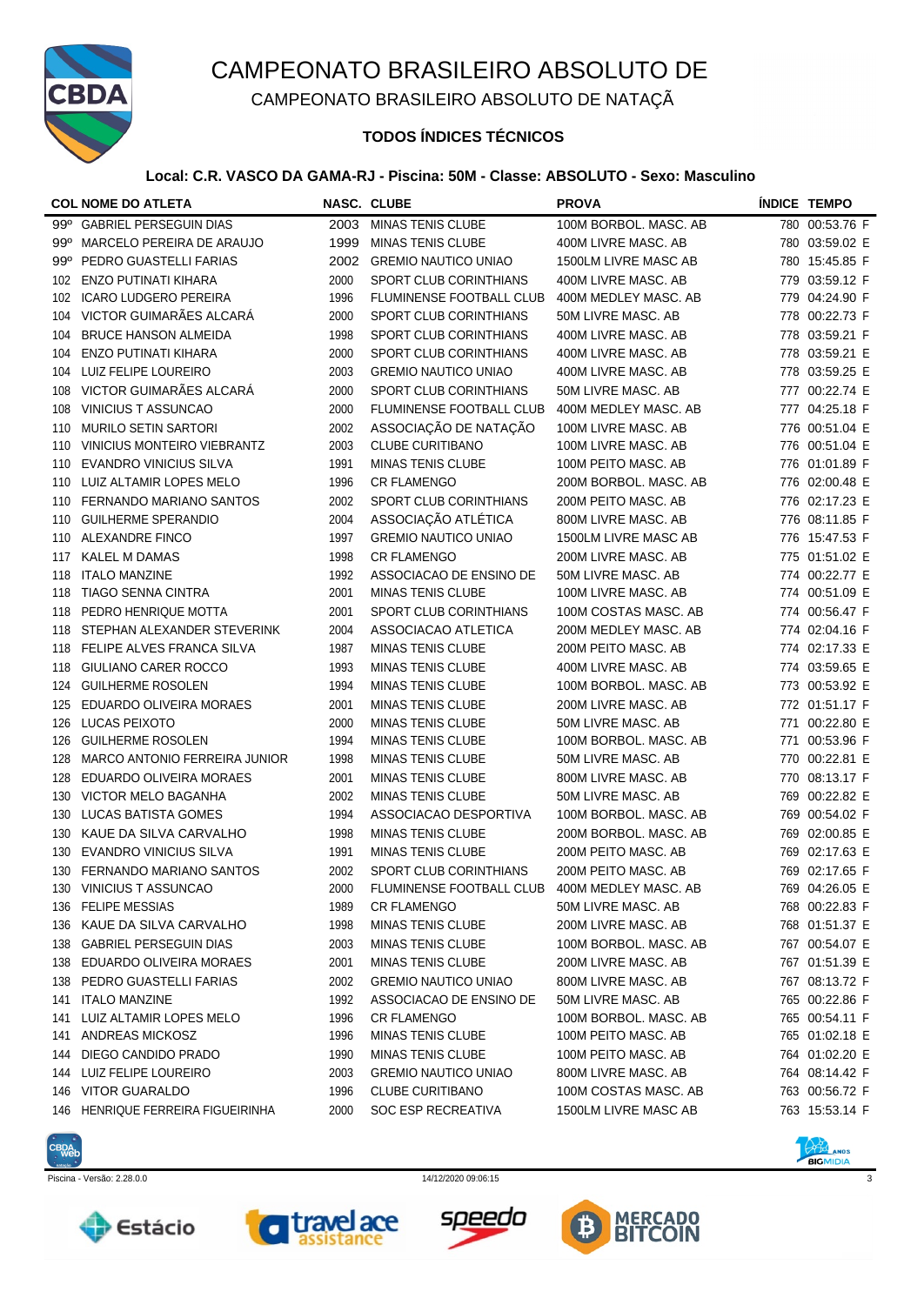

CAMPEONATO BRASILEIRO ABSOLUTO DE NATAÇÃ

## **TODOS ÍNDICES TÉCNICOS**

### **Local: C.R. VASCO DA GAMA-RJ - Piscina: 50M - Classe: ABSOLUTO - Sexo: Masculino**

|     | <b>COL NOME DO ATLETA</b>        |      | <b>NASC. CLUBE</b>              | <b>PROVA</b>          | <b>ÍNDICE TEMPO</b> |
|-----|----------------------------------|------|---------------------------------|-----------------------|---------------------|
| 148 | LUIZ FELIPE LOUREIRO             | 2003 | <b>GREMIO NAUTICO UNIAO</b>     | 1500LM LIVRE MASC AB  | 762 15:53.30 F      |
| 149 | PEDRO HENRIQUE DE SOUZA          | 2004 | <b>CLUBE CURITIBANO</b>         | 100M BORBOL, MASC, AB | 761 00:54.21 E      |
| 149 | PEDRO HENRIQUE MOTTA             | 2001 | SPORT CLUB CORINTHIANS          | 100M COSTAS MASC. AB  | 761 00:56.77 E      |
| 151 | FERNANDO MARIANO SANTOS          | 2002 | SPORT CLUB CORINTHIANS          | 100M PEITO MASC. AB   | 760 01:02.32 E      |
| 152 | <b>FELIPE MESSIAS</b>            | 1989 | <b>CR FLAMENGO</b>              | 100M LIVRE MASC. AB   | 759 00:51.42 F      |
| 152 | PEDRO HENRIQUE DE SOUZA          | 2004 | <b>CLUBE CURITIBANO</b>         | 100M BORBOL. MASC. AB | 759 00:54.26 F      |
| 154 | LUIZ ALTAMIR LOPES MELO          | 1996 | <b>CR FLAMENGO</b>              | 100M BORBOL. MASC. AB | 758 00:54.27 E      |
| 154 | DIEGO CANDIDO PRADO              | 1990 | <b>MINAS TENIS CLUBE</b>        | 100M PEITO MASC. AB   | 758 01:02.36 F      |
| 154 | FERNANDO MARIANO SANTOS          | 2002 | <b>SPORT CLUB CORINTHIANS</b>   | 100M PEITO MASC. AB   | 758 01:02.36 F      |
| 154 | <b>KALEL M DAMAS</b>             | 1998 | <b>CR FLAMENGO</b>              | 400M LIVRE MASC. AB   | 758 04:01.31 E      |
| 158 | LEONARDO JOSÉ GUEDES             | 1989 | <b>MINAS TENIS CLUBE</b>        | 100M COSTAS MASC. AB  | 757 00:56.88 E      |
| 158 | MIGUEL LEITE VALENTE             | 1993 | <b>MINAS TENIS CLUBE</b>        | 400M MEDLEY MASC. AB  | 757 04:27.53 F      |
| 160 | <b>GUILHERME CARIBE SANTOS</b>   | 2003 | <b>CLUBE DOS EMPREGADOS</b>     | 50M LIVRE MASC. AB    | 756 00:22.95 F      |
| 160 | <b>EVANDRO VINICIUS SILVA</b>    | 1991 | <b>MINAS TENIS CLUBE</b>        | 100M PEITO MASC. AB   | 756 01:02.42 E      |
| 160 | <b>VINICIUS MOREIRA LANZA</b>    | 1997 | <b>MINAS TENIS CLUBE</b>        | 200M MEDLEY MASC. AB  | 756 02:05.12 E      |
| 163 | <b>VITOR GUARALDO</b>            | 1996 | <b>CLUBE CURITIBANO</b>         | 100M COSTAS MASC. AB  | 754 00:56.96 E      |
| 163 | <b>FERNANDO PONTE</b>            | 1992 | <b>GREMIO NAUTICO UNIAO</b>     | 800M LIVRE MASC, AB   | 754 08:16.58 F      |
| 165 | LUCAS BATISTA GOMES              | 1994 | ASSOCIACAO DESPORTIVA           | 100M BORBOL. MASC. AB | 753 00:54.40 E      |
| 165 | <b>GUSTAVO FRANCISCO SALDO</b>   | 2003 | <b>CLUBE CURITIBANO</b>         | 200M BORBOL. MASC. AB | 753 02:01.70 E      |
| 165 | PEDRO MUSCHIONI CRISTO           | 2001 | <b>MINAS TENIS CLUBE</b>        | 200M BORBOL. MASC. AB | 753 02:01.71 F      |
| 165 | VINICIUS T ASSUNCAO              | 2000 | FLUMINENSE FOOTBALL CLUB        | 200M MEDLEY MASC. AB  | 753 02:05.29 E      |
| 165 | <b>FERNANDO PONTE</b>            | 1992 | <b>GREMIO NAUTICO UNIAO</b>     | 1500LM LIVRE MASC AB  | 753 15:57.22 F      |
| 170 | DAVI MARTINS MOURAO              | 2001 | <b>SPORT CLUB CORINTHIANS</b>   | 100M PEITO MASC. AB   | 752 01:02.54 E      |
| 170 | KAUE DA SILVA CARVALHO           | 1998 | <b>MINAS TENIS CLUBE</b>        | 200M LIVRE MASC. AB   | 752 01:52.15 F      |
| 170 | <b>ENZO PUTINATI KIHARA</b>      | 2000 | SPORT CLUB CORINTHIANS          | 1500LM LIVRE MASC AB  | 752 15:57.52 F      |
| 173 | <b>IOVANI RODRIGUES OLIVEIRA</b> | 2000 | <b>CR FLAMENGO</b>              | 200M MEDLEY MASC. AB  | 750 02:05.43 E      |
| 174 | <b>ICARO LUDGERO PEREIRA</b>     | 1996 | FLUMINENSE FOOTBALL CLUB        | 200M BORBOL. MASC. AB | 749 02:01.90 F      |
| 174 | <b>IOVANI RODRIGUES OLIVEIRA</b> | 2000 | <b>CR FLAMENGO</b>              | 200M PEITO MASC. AB   | 749 02:18.85 E      |
| 176 | ARTHUR RODRIGO CURY              | 2000 | <b>CLUBE CURITIBANO</b>         | 200M MEDLEY MASC. AB  | 748 02:05.56 F      |
| 177 | <b>TIAGO SENNA CINTRA</b>        | 2001 | <b>MINAS TENIS CLUBE</b>        | 100M LIVRE MASC. AB   | 747 00:51.70 F      |
| 177 | GIULIANO CARER ROCCO             | 1993 | <b>MINAS TENIS CLUBE</b>        | 200M LIVRE MASC. AB   | 747 01:52.41 E      |
| 179 | NEY LIMA FILHO                   | 2003 | <b>MINAS TENIS CLUBE</b>        | 100M COSTAS MASC. AB  | 746 00:57.16 E      |
| 179 | STEPHAN ALEXANDER STEVERINK      | 2004 | ASSOCIACAO ATLETICA             | 200M LIVRE MASC. AB   | 746 01:52.45 E      |
| 181 | JOAO P G CAMPOS                  | 2005 | <b>FLUMINENSE FOOTBALL CLUB</b> | 200M LIVRE MASC, AB   | 745 01:52.47 E      |
| 181 | STEPHAN ALEXANDER STEVERINK      | 2004 | ASSOCIACAO ATLETICA             | 200M MEDLEY MASC. AB  | 745 02:05.73 E      |
|     | 181 THIAGO S DA SILVA            | 2002 | FLUMINENSE FOOTBALL CLUB        | 400M LIVRE MASC. AB   | 745 04:02.74 E      |
| 181 | PEDRO MUSCHIONI CRISTO           | 2001 | <b>MINAS TENIS CLUBE</b>        | 400M MEDLEY MASC. AB  | 745 04:28.91 F      |
| 181 | GIULIANO CARER ROCCO             | 1993 | <b>MINAS TENIS CLUBE</b>        | 800M LIVRE MASC. AB   | 745 08:18.67 F      |
| 186 | PEDRO MUSCHIONI CRISTO           | 2001 | <b>MINAS TENIS CLUBE</b>        | 200M MEDLEY MASC. AB  | 744 02:05.76 E      |
| 187 | LUIZ PEDRO RIBEIRO PEREIRA       | 1991 | <b>GOLFINHO AZUL</b>            | 100M BORBOL. MASC. AB | 743 00:54.64 E      |
| 187 | ARTHUR RODRIGO CURY              | 2000 | <b>CLUBE CURITIBANO</b>         | 200M LIVRE MASC. AB   | 743 01:52.59 E      |
| 189 | PEDRO LEITE VALENTE              | 1996 | <b>MINAS TENIS CLUBE</b>        | 200M PEITO MASC. AB   | 742 02:19.25 E      |
| 190 | <b>JOAO VICTOR CABALLERO</b>     | 2002 | SPORT CLUB CORINTHIANS          | 200M PEITO MASC. AB   | 741 02:19.33 F      |
| 190 | EDUARDO OLIVEIRA MORAES          | 2001 | <b>MINAS TENIS CLUBE</b>        | 1500LM LIVRE MASC AB  | 741 16:02.44 F      |
| 192 | PEDRO MUSCHIONI CRISTO           | 2001 | <b>MINAS TENIS CLUBE</b>        | 200M BORBOL. MASC. AB | 740 02:02.40 E      |
| 193 | CAIO FRANÇA                      | 2002 | <b>GREMIO NAUTICO UNIAO</b>     | 800M LIVRE MASC. AB   | 739 08:20.02 F      |
| 194 | <b>GUILHERME CARIBE SANTOS</b>   | 2003 | <b>CLUBE DOS EMPREGADOS</b>     | 50M LIVRE MASC. AB    | 738 00:23.13 E      |
| 194 | <b>ICARO LUDGERO PEREIRA</b>     | 1996 | FLUMINENSE FOOTBALL CLUB        | 200M BORBOL. MASC. AB | 738 02:02.52 E      |
| 194 | MARCELO PEREIRA DE ARAUJO        | 1999 | MINAS TENIS CLUBE               | 1500LM LIVRE MASC AB  | 738 16:03.84 F      |
|     |                                  |      |                                 |                       |                     |











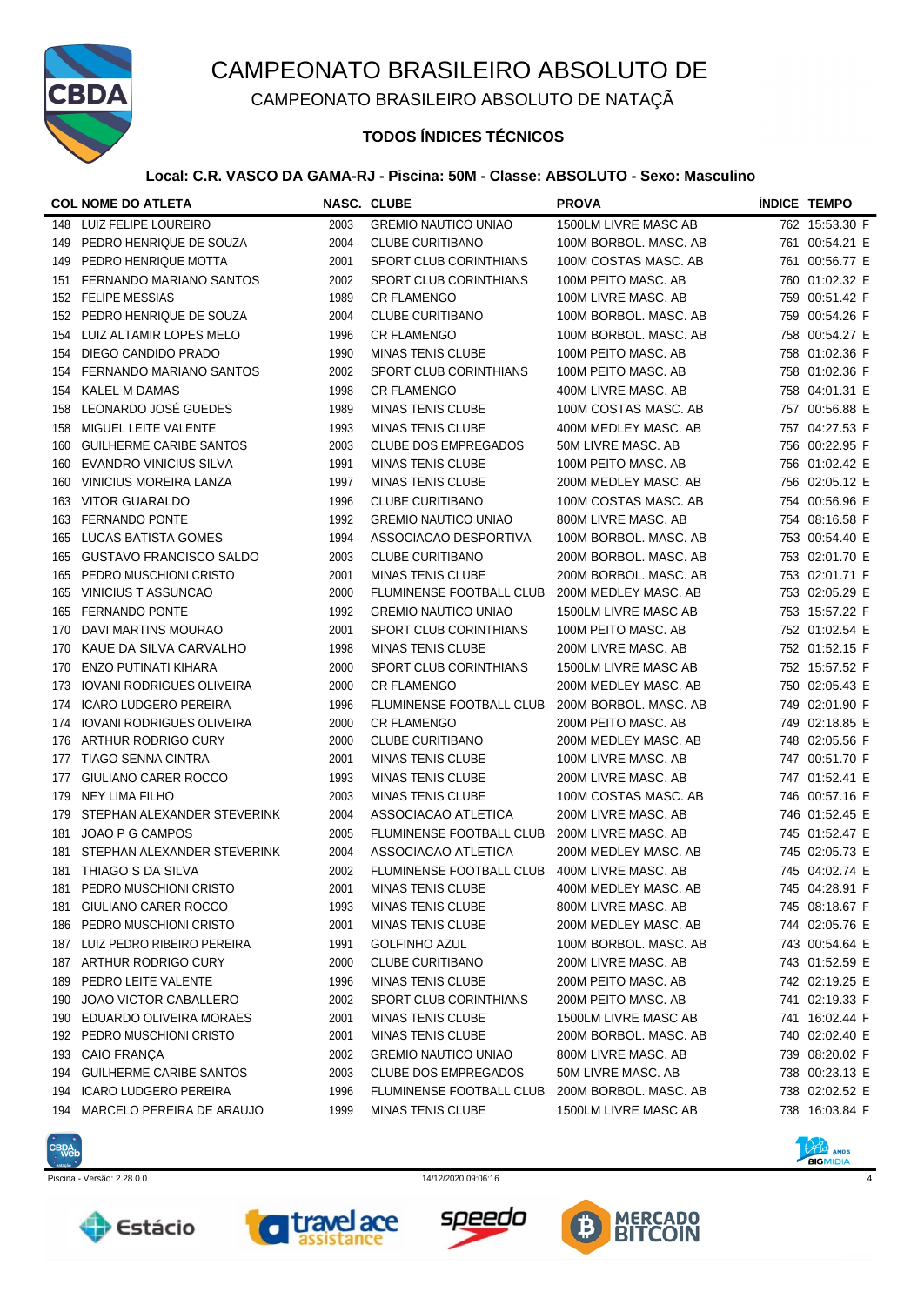

CAMPEONATO BRASILEIRO ABSOLUTO DE NATAÇÃ

## **TODOS ÍNDICES TÉCNICOS**

### **Local: C.R. VASCO DA GAMA-RJ - Piscina: 50M - Classe: ABSOLUTO - Sexo: Masculino**

|     | <b>COL NOME DO ATLETA</b>        |      | NASC. CLUBE                 | <b>PROVA</b>          | <b>INDICE TEMPO</b> |
|-----|----------------------------------|------|-----------------------------|-----------------------|---------------------|
|     | 197 LUCAS TUDORAS                | 2004 | <b>CLUBE PAINEIRAS DO</b>   | 100M BORBOL. MASC. AB | 737 00:54.78 F      |
| 197 | MARCELO PEREIRA DE ARAUJO        | 1999 | <b>MINAS TENIS CLUBE</b>    | 400M LIVRE MASC. AB   | 737 04:03.57 F      |
| 197 | <b>ICARO LUDGERO PEREIRA</b>     | 1996 | FLUMINENSE FOOTBALL CLUB    | 400M MEDLEY MASC. AB  | 737 04:29.94 E      |
| 200 | PEDRO LEITE VALENTE              | 1996 | <b>MINAS TENIS CLUBE</b>    | 100M PEITO MASC. AB   | 736 01:02.99 F      |
| 200 | GABRIEL A N AZEVEDO              | 2000 | <b>MINAS TENIS CLUBE</b>    | 200M BORBOL. MASC. AB | 736 02:02.60 E      |
| 200 | GABRIEL A N AZEVEDO              | 2000 | <b>MINAS TENIS CLUBE</b>    | 200M BORBOL. MASC. AB | 736 02:02.64 F      |
| 203 | ALEXANDRE E S ADUM               | 2001 | <b>CR FLAMENGO</b>          | 200M BORBOL. MASC. AB | 735 02:02.67 F      |
| 203 | LUIZ PEDRO RIBEIRO PEREIRA       | 1991 | <b>GOLFINHO AZUL</b>        | 200M BORBOL, MASC, AB | 735 02:02.68 E      |
| 203 | JOAO P G CAMPOS                  | 2005 | FLUMINENSE FOOTBALL CLUB    | 400M LIVRE MASC. AB   | 735 04:03.75 E      |
| 203 | <b>ENZO PUTINATI KIHARA</b>      | 2000 | SPORT CLUB CORINTHIANS      | 800M LIVRE MASC. AB   | 735 08:20.76 F      |
| 207 | <b>LUCAS TUDORAS</b>             | 2004 | <b>CLUBE PAINEIRAS DO</b>   | 100M BORBOL. MASC. AB | 734 00:54.85 E      |
| 207 | <b>LUCAS TUDORAS</b>             | 2004 | <b>CLUBE PAINEIRAS DO</b>   | 200M LIVRE MASC. AB   | 734 01:53.03 E      |
| 207 | LEONARDO JOSÉ GUEDES             | 1989 | <b>MINAS TENIS CLUBE</b>    | 200M COSTAS MASC. AB  | 734 02:04.02 F      |
| 207 | <b>ICARO LUDGERO PEREIRA</b>     | 1996 | FLUMINENSE FOOTBALL CLUB    | 200M MEDLEY MASC. AB  | 734 02:06.34 E      |
| 207 | <b>BRUCE HANSON ALMEIDA</b>      | 1998 | SPORT CLUB CORINTHIANS      | 400M MEDLEY MASC. AB  | 734 04:30.25 E      |
| 212 | <b>GABRIEL A N AZEVEDO</b>       | 2000 | <b>MINAS TENIS CLUBE</b>    | 800M LIVRE MASC. AB   | 733 08:21.42 F      |
| 213 | <b>GUILHERME TOLEDO RIBEIRO</b>  | 1998 | SPORT CLUB CORINTHIANS      | 400M LIVRE MASC. AB   | 732 04:04.13 E      |
| 214 | <b>ENZO PUTINATI KIHARA</b>      | 2000 | SPORT CLUB CORINTHIANS      | 200M LIVRE MASC. AB   | 731 01:53.20 F      |
| 214 | THIAGO MATURANA RUFFINI          | 2002 | <b>GREMIO NAUTICO UNIAO</b> | 800M LIVRE MASC. AB   | 731 08:21.71 F      |
| 214 | <b>GABRIEL A N AZEVEDO</b>       | 2000 | <b>MINAS TENIS CLUBE</b>    | 1500LM LIVRE MASC AB  | 731 16:06.57 F      |
| 217 | LUIZ PEDRO RIBEIRO PEREIRA       | 1991 | <b>GOLFINHO AZUL</b>        | 100M BORBOL. MASC. AB | 730 00:54.96 F      |
| 217 | CONRADO CORADI LINO              | 1994 | FREE PLAY/P.M MOGI MIRIM    | 100M COSTAS MASC. AB  | 730 00:57.56 F      |
| 217 | <b>LUCAS TUDORAS</b>             | 2004 | <b>CLUBE PAINEIRAS DO</b>   | 200M LIVRE MASC. AB   | 730 01:53.24 F      |
| 217 | ENZO PUTINATI KIHARA             | 2000 | SPORT CLUB CORINTHIANS      | 200M LIVRE MASC. AB   | 730 01:53.27 E      |
| 217 | PEDRO MUSCHIONI CRISTO           | 2001 | <b>MINAS TENIS CLUBE</b>    | 400M MEDLEY MASC. AB  | 730 04:30.71 E      |
|     | 222 FELIPE MESSIAS               | 1989 | <b>CR FLAMENGO</b>          | 50M LIVRE MASC. AB    | 729 00:23.23 E      |
|     | 222 EVANDRO VINICIUS SILVA       | 1991 | <b>MINAS TENIS CLUBE</b>    | 200M MEDLEY MASC. AB  | 729 02:06.62 E      |
| 224 | <b>MATHEUS S E AVELLAR</b>       | 2001 | <b>MINAS TENIS CLUBE</b>    | 800M LIVRE MASC, AB   | 728 08:22.44 F      |
| 225 | PEDRO LEITE VALENTE              | 1996 | <b>MINAS TENIS CLUBE</b>    | 100M PEITO MASC. AB   | 727 01:03.23 E      |
| 225 | STEPHAN ALEXANDER STEVERINK      | 2004 | ASSOCIACAO ATLETICA         | 200M LIVRE MASC. AB   | 727 01:53.42 F      |
| 225 | MARCELO PEREIRA DE ARAUJO        | 1999 | <b>MINAS TENIS CLUBE</b>    | 800M LIVRE MASC. AB   | 727 08:22.67 F      |
| 228 | ALEXANDRE E S ADUM               | 2001 | <b>CR FLAMENGO</b>          | 100M BORBOL. MASC. AB | 726 00:55.07 E      |
| 228 | JOÃO VIEIRA GARCIA               | 2003 | ASSOCIACAO ATLETICA         | 200M MEDLEY MASC. AB  | 726 02:06.84 E      |
| 230 | THIAGO S DA SILVA                | 2002 | FLUMINENSE FOOTBALL CLUB    | 1500LM LIVRE MASC AB  | 725 16:09.49 F      |
| 231 | <b>JOÃO VIEIRA GARCIA</b>        | 2003 | ASSOCIACAO ATLETICA         | 200M MEDLEY MASC. AB  | 724 02:06.90 F      |
|     | 232 GABRIEL PERSEGUIN DIAS       | 2003 | <b>MINAS TENIS CLUBE</b>    | 50M LIVRE MASC. AB    | 723 00:23.29 E      |
| 232 | <b>BRUCE HANSON ALMEIDA</b>      | 1998 | SPORT CLUB CORINTHIANS      | 400M MEDLEY MASC. AB  | 723 04:31.64 F      |
| 234 | <b>IOVANI RODRIGUES OLIVEIRA</b> | 2000 | <b>CR FLAMENGO</b>          | 200M MEDLEY MASC. AB  | 722 02:07.06 F      |
| 234 | MARCELO PEREIRA DE ARAUJO        | 1999 | <b>MINAS TENIS CLUBE</b>    | 400M MEDLEY MASC. AB  | 722 04:31.79 F      |
| 236 | LUIGI MACIEL DA SILVA            | 2003 | <b>CLUBE CURITIBANO</b>     | 200M PEITO MASC. AB   | 721 02:20.62 F      |
| 237 | PEDRO PENA                       | 2002 | <b>GREMIO NAUTICO UNIAO</b> | 100M COSTAS MASC. AB  | 720 00:57.84 E      |
| 237 | MARCELO PEREIRA DE ARAUJO        | 1999 | <b>MINAS TENIS CLUBE</b>    | 200M MEDLEY MASC. AB  | 720 02:07.18 E      |
| 237 | STEPHAN ALEXANDER STEVERINK      | 2004 | ASSOCIACAO ATLETICA         | 200M PEITO MASC. AB   | 720 02:20.67 E      |
| 240 | GUILHERME P DA COSTA             | 1998 | <b>MINAS TENIS CLUBE</b>    | 200M BORBOL. MASC. AB | 719 02:03.60 E      |
| 240 | GUILHERME TOLEDO RIBEIRO         | 1998 | SPORT CLUB CORINTHIANS      | 800M LIVRE MASC. AB   | 719 08:24.46 F      |
| 242 | KAINAN COERIN DE JESUS           | 2000 | SPORT CLUB CORINTHIANS      | 100M COSTAS MASC. AB  | 718 00:57.88 E      |
| 242 | ENZO BRANDÃO IBANEZ              | 2002 | ASSOCIACAO ATLETICA DA      | 200M MEDLEY MASC. AB  | 718 02:07.26 F      |
| 244 | PEDRO HENRIQUE MOTTA             | 2001 | SPORT CLUB CORINTHIANS      | 100M BORBOL. MASC. AB | 717 00:55.30 E      |
| 244 | PEDRO PENA                       | 2002 | <b>GREMIO NAUTICO UNIAO</b> | 100M COSTAS MASC. AB  | 717 00:57.93 F      |
|     |                                  |      |                             |                       |                     |











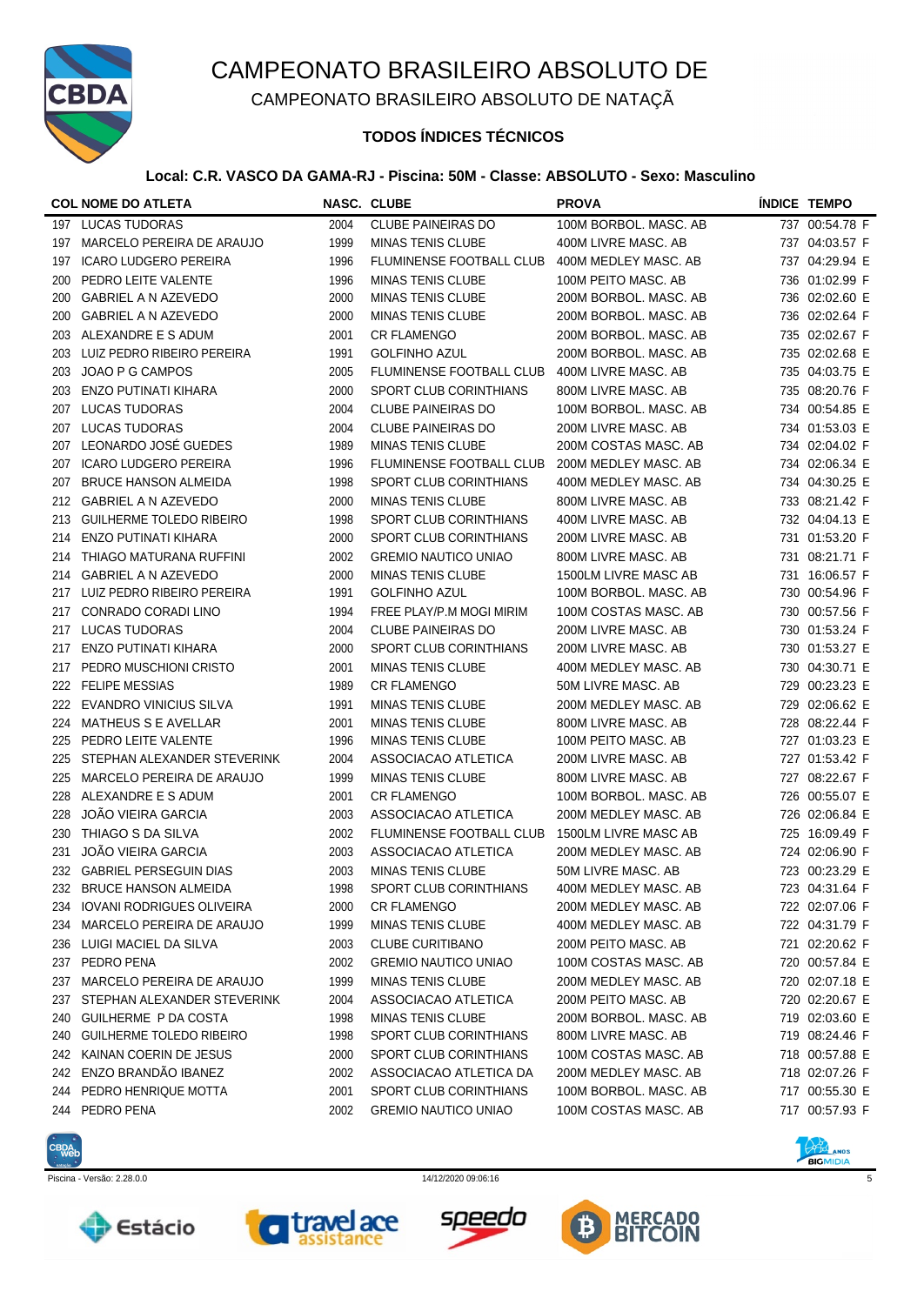

CAMPEONATO BRASILEIRO ABSOLUTO DE NATAÇÃ

### **TODOS ÍNDICES TÉCNICOS**

#### **Local: C.R. VASCO DA GAMA-RJ - Piscina: 50M - Classe: ABSOLUTO - Sexo: Masculino**

|     | <b>COL NOME DO ATLETA</b>        |      | <b>NASC. CLUBE</b>            | <b>PROVA</b>          |     | <b>ÍNDICE TEMPO</b> |
|-----|----------------------------------|------|-------------------------------|-----------------------|-----|---------------------|
| 244 | <b>VICTOR MELO BAGANHA</b>       | 2002 | <b>MINAS TENIS CLUBE</b>      | 200M BORBOL. MASC. AB |     | 717 02:03.66 E      |
| 247 | <b>VINICIUS ARNS KOHNS</b>       | 2002 | <b>CLUBE CURITIBANO</b>       | 200M COSTAS MASC. AB  |     | 713 02:05.25 E      |
| 247 | <b>IOVANI RODRIGUES OLIVEIRA</b> | 2000 | <b>CR FLAMENGO</b>            | 200M PEITO MASC. AB   |     | 713 02:21.11 F      |
| 249 | <b>EVANDRO VINICIUS SILVA</b>    | 1991 | <b>MINAS TENIS CLUBE</b>      | 200M LIVRE MASC. AB   |     | 712 01:54.18 E      |
| 249 | PEDRO MUSCHIONI CRISTO           | 2001 | <b>MINAS TENIS CLUBE</b>      | 200M MEDLEY MASC. AB  |     | 712 02:07.61 F      |
| 251 | LUIS FERNANDO S DIAS             | 1998 | <b>CR FLAMENGO</b>            | 100M COSTAS MASC. AB  |     | 711 00:58.08 E      |
| 251 | LINCOLN CUNHA                    | 2002 | <b>CR FLAMENGO</b>            | 400M LIVRE MASC. AB   |     | 711 04:06.54 E      |
| 253 | LUIS FERNANDO S DIAS             | 1998 | <b>CR FLAMENGO</b>            | 100M COSTAS MASC. AB  |     | 710 00:58.11 F      |
| 253 | <b>IOVANI RODRIGUES OLIVEIRA</b> | 2000 | <b>CR FLAMENGO</b>            | 100M PEITO MASC. AB   |     | 710 01:03.75 E      |
| 253 | LEONARDO JOSÉ GUEDES             | 1989 | <b>MINAS TENIS CLUBE</b>      | 200M COSTAS MASC. AB  |     | 710 02:05.40 E      |
| 256 | <b>ISAAC GUIMARAES SARAIVA</b>   | 2000 | <b>MINAS TENIS CLUBE</b>      | 200M COSTAS MASC. AB  |     | 709 02:05.51 F      |
| 256 | ARTHUR RODRIGO CURY              | 2000 | <b>CLUBE CURITIBANO</b>       | 200M MEDLEY MASC. AB  |     | 709 02:07.82 E      |
| 256 | CONRADO CORADI LINO              | 1994 | FREE PLAY/P.M MOGI MIRIM      | 200M MEDLEY MASC. AB  |     | 709 02:07.84 F      |
| 259 | <b>GABRIEL PERSEGUIN DIAS</b>    | 2003 | <b>MINAS TENIS CLUBE</b>      | 50M LIVRE MASC. AB    |     | 708 00:23.45 F      |
| 259 | DAVI MARTINS MOURAO              | 2001 | <b>SPORT CLUB CORINTHIANS</b> | 100M PEITO MASC. AB   |     | 708 01:03.81 F      |
| 259 | LUIZ PEDRO RIBEIRO PEREIRA       | 1991 | <b>GOLFINHO AZUL</b>          | 200M BORBOL. MASC. AB |     | 708 02:04.19 F      |
| 259 | PEDRO PENA                       | 2002 | <b>GREMIO NAUTICO UNIAO</b>   | 200M COSTAS MASC. AB  |     | 708 02:05.57 F      |
| 259 | <b>KALEL M DAMAS</b>             | 1998 | <b>CR FLAMENGO</b>            | 200M MEDLEY MASC. AB  |     | 708 02:07.85 E      |
| 264 | <b>NEY LIMA FILHO</b>            | 2003 | <b>MINAS TENIS CLUBE</b>      | 100M COSTAS MASC. AB  |     | 707 00:58.18 F      |
| 264 | CONRADO CORADI LINO              | 1994 | FREE PLAY/P.M MOGI MIRIM      | 100M COSTAS MASC. AB  |     | 707 00:58.19 E      |
| 266 | VICTOR GUIMARÃES ALCARÁ          | 2000 | SPORT CLUB CORINTHIANS        | 100M COSTAS MASC. AB  |     | 706 00:58.21 F      |
| 267 | <b>VINICIUS ARNS KOHNS</b>       | 2002 | <b>CLUBE CURITIBANO</b>       | 100M COSTAS MASC. AB  |     | 705 00:58.25 E      |
| 267 | <b>JOAO VICTOR CABALLERO</b>     | 2002 | SPORT CLUB CORINTHIANS        | 200M PEITO MASC. AB   |     | 705 02:21.64 E      |
| 269 | <b>VINICIUS ARNS KOHNS</b>       | 2002 | <b>CLUBE CURITIBANO</b>       | 100M COSTAS MASC. AB  |     | 703 00:58.31 F      |
| 269 | MIGUEL LEITE VALENTE             | 1993 | <b>MINAS TENIS CLUBE</b>      | 400M MEDLEY MASC. AB  |     | 703 04:34.15 E      |
| 269 | THIAGO S DA SILVA                | 2002 | FLUMINENSE FOOTBALL CLUB      | 800M LIVRE MASC. AB   |     | 703 08:28.39 F      |
| 269 | <b>GUILHERME TOLEDO RIBEIRO</b>  | 1998 | SPORT CLUB CORINTHIANS        | 1500LM LIVRE MASC AB  |     | 703 16:19.49 F      |
| 273 | DANIEL CASSIMIRO ZOCOLER         | 1997 | SPORT CLUB DO RECIFE          | 100M COSTAS MASC. AB  |     | 702 00:58.34 F      |
| 274 | <b>JOÃO VIEIRA GARCIA</b>        | 2003 | ASSOCIACAO ATLETICA           | 200M BORBOL. MASC. AB |     | 701 02:04.62 F      |
| 274 | CONRADO CORADI LINO              | 1994 | FREE PLAY/P.M MOGI MIRIM      | 200M MEDLEY MASC. AB  |     | 701 02:08.32 E      |
| 274 | <b>KALEL M DAMAS</b>             | 1998 | <b>CR FLAMENGO</b>            | 400M LIVRE MASC. AB   |     | 701 04:07.68 F      |
| 274 | PEDRO GUASTELLI FARIAS           | 2002 | <b>GREMIO NAUTICO UNIAO</b>   | 400M MEDLEY MASC, AB  |     | 701 04:34.43 F      |
| 278 | <b>GUILHERME ROSOLEN</b>         | 1994 | <b>MINAS TENIS CLUBE</b>      | 200M BORBOL, MASC, AB |     | 700 02:04.70 E      |
| 279 | <b>ISAAC GUIMARAES SARAIVA</b>   | 2000 | <b>MINAS TENIS CLUBE</b>      | 100M COSTAS MASC. AB  | 699 | 00:58.41 E          |
| 279 | <b>ISAAC GUIMARAES SARAIVA</b>   | 2000 | <b>MINAS TENIS CLUBE</b>      | 100M COSTAS MASC. AB  | 699 | 00:58.41 F          |
| 279 | <b>JOÃO VICTOR ARAUJO</b>        | 2001 | <b>CLUBE CURITIBANO</b>       | 100M PEITO MASC. AB   |     | 699 01:04.07 F      |
| 279 | LUCAS TUDORAS                    | 2004 | <b>CLUBE PAINEIRAS DO</b>     | 200M BORBOL. MASC. AB |     | 699 02:04.75 F      |
| 283 | <b>GABRIEL ALMEIDA OLIVEIRA</b>  | 2002 | SPORT CLUB CORINTHIANS        | 50M LIVRE MASC. AB    |     | 698 00:23.57 E      |
| 283 | ENZO BRANDÃO IBANEZ              | 2002 | ASSOCIACAO ATLETICA DA        | 200M MEDLEY MASC. AB  |     | 698 02:08.46 E      |
| 285 | DANIEL CASSIMIRO ZOCOLER         | 1997 | SPORT CLUB DO RECIFE          | 100M COSTAS MASC. AB  |     | 697 00:58.46 E      |
| 285 | <b>SAMUEL LOPES</b>              | 2006 | ASSOCIACAO ATLETICA DA        | 100M COSTAS MASC. AB  |     | 697 00:58.47 E      |
| 285 | LUIZ GABRIEL S DA SILVA          | 2001 | <b>CR FLAMENGO</b>            | 100M PEITO MASC. AB   |     | 697 01:04.14 E      |
| 288 | <b>TIAGO SENNA CINTRA</b>        | 2001 | <b>MINAS TENIS CLUBE</b>      | 50M LIVRE MASC. AB    |     | 696 00:23.59 E      |
| 289 | EVANDRO VINICIUS SILVA           | 1991 | <b>MINAS TENIS CLUBE</b>      | 100M COSTAS MASC. AB  |     | 695 00:58.52 E      |
| 290 | ARTHUR OLINTO DE MENEZES SANTOS  | 2000 | ASBAC/AQUANAII                | 50M LIVRE MASC. AB    |     | 694 00:23.61 E      |
| 290 | MARCELO PEREIRA DE ARAUJO        | 1999 | <b>MINAS TENIS CLUBE</b>      | 400M MEDLEY MASC. AB  |     | 694 04:35.38 E      |
| 290 | LINCOLN CUNHA                    | 2002 | <b>CR FLAMENGO</b>            | 800M LIVRE MASC. AB   |     | 694 08:30.64 F      |
| 293 | <b>ANTONIO SABEDOTTI</b>         | 2002 | <b>CLUBE CURITIBANO</b>       | 50M LIVRE MASC. AB    |     | 693 00:23.62 E      |
| 293 | NICOLLAS C L C DE SOUZA          | 2002 | <b>MINAS TENIS CLUBE</b>      | 100M PEITO MASC. AB   |     | 693 01:04.26 E      |











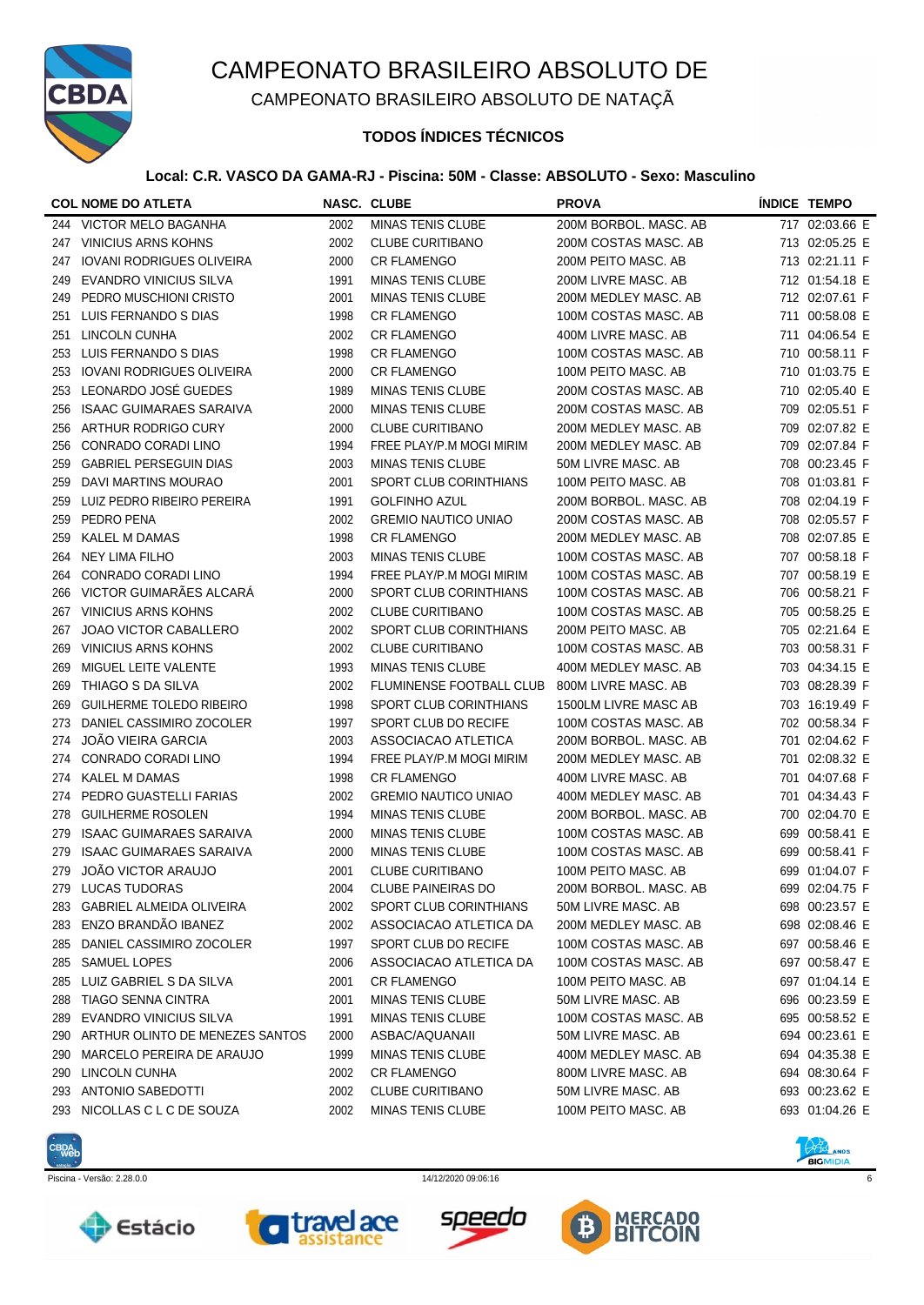

CAMPEONATO BRASILEIRO ABSOLUTO DE NATAÇÃ

## **TODOS ÍNDICES TÉCNICOS**

### **Local: C.R. VASCO DA GAMA-RJ - Piscina: 50M - Classe: ABSOLUTO - Sexo: Masculino**

|     | <b>COL NOME DO ATLETA</b>        |      | NASC. CLUBE                 | <b>PROVA</b>          | <b>INDICE TEMPO</b> |
|-----|----------------------------------|------|-----------------------------|-----------------------|---------------------|
| 295 | PEDRO DA BORIN                   | 2001 | <b>CLUBE PAINEIRAS DO</b>   | 200M BORBOL. MASC. AB | 692 02:05.13 E      |
| 295 | <b>LUCAS BATISTA GOMES</b>       | 1994 | ASSOCIACAO DESPORTIVA       | 200M BORBOL. MASC. AB | 692 02:05.14 F      |
| 297 | HENRIQUE BORGES FONSECA          | 2000 | NATAÇÃO OSASCO / FAE        | 100M PEITO MASC. AB   | 691 01:04.31 E      |
| 297 | <b>IOVANI RODRIGUES OLIVEIRA</b> | 2000 | <b>CR FLAMENGO</b>          | 100M PEITO MASC. AB   | 691 01:04.33 F      |
| 297 | <b>LUCAS TUDORAS</b>             | 2004 | <b>CLUBE PAINEIRAS DO</b>   | 200M COSTAS MASC. AB  | 691 02:06.54 F      |
| 297 | PEDRO PENA                       | 2002 | <b>GREMIO NAUTICO UNIAO</b> | 200M COSTAS MASC. AB  | 691 02:06.55 E      |
| 297 | <b>VINICIUS ARNS KOHNS</b>       | 2002 | <b>CLUBE CURITIBANO</b>     | 200M COSTAS MASC. AB  | 691 02:06.58 F      |
| 297 | JOAO EDUARDO NOGUEIRA            | 2003 | <b>MINAS TENIS CLUBE</b>    | 400M MEDLEY MASC. AB  | 691 04:35.76 F      |
| 303 | LUIGI MACIEL DA SILVA            | 2003 | <b>CLUBE CURITIBANO</b>     | 200M PEITO MASC. AB   | 690 02:22.70 E      |
| 304 | LUCCA CRUZ TONIN                 | 2004 | <b>CLUBE CURITIBANO</b>     | 100M COSTAS MASC. AB  | 688 00:58.71 F      |
| 304 | JOÃO VICTOR ARAUJO               | 2001 | <b>CLUBE CURITIBANO</b>     | 100M PEITO MASC. AB   | 688 01:04.43 E      |
| 304 | <b>MATHEUS S E AVELLAR</b>       | 2001 | <b>MINAS TENIS CLUBE</b>    | 400M LIVRE MASC. AB   | 688 04:09.21 E      |
| 304 | PEDRO GUASTELLI FARIAS           | 2002 | <b>GREMIO NAUTICO UNIAO</b> | 400M MEDLEY MASC. AB  | 688 04:36.18 E      |
| 308 | NICOLLAS C L C DE SOUZA          | 2002 | <b>MINAS TENIS CLUBE</b>    | 100M PEITO MASC. AB   | 687 01:04.45 F      |
| 308 | JOAO EDUARDO NOGUEIRA            | 2003 | <b>MINAS TENIS CLUBE</b>    | 800M LIVRE MASC. AB   | 687 08:32.37 F      |
| 310 | JOÃO VIEIRA GARCIA               | 2003 | ASSOCIACAO ATLETICA         | 200M BORBOL. MASC. AB | 686 02:05.52 E      |
| 311 | KAINAN COERIN DE JESUS           | 2000 | SPORT CLUB CORINTHIANS      | 100M COSTAS MASC. AB  | 685 00:58.81 F      |
| 311 | LUIS FERNANDO S DIAS             | 1998 | <b>CR FLAMENGO</b>          | 400M MEDLEY MASC. AB  | 685 04:36.51 E      |
| 313 | VICTOR GUIMARÃES ALCARÁ          | 2000 | SPORT CLUB CORINTHIANS      | 100M COSTAS MASC. AB  | 684 00:58.84 E      |
| 313 | <b>SAMUEL LOPES</b>              | 2006 | ASSOCIACAO ATLETICA DA      | 100M COSTAS MASC. AB  | 684 00:58.84 F      |
|     | 313 LUIZ GABRIEL S DA SILVA      | 2001 | <b>CR FLAMENGO</b>          | 100M PEITO MASC. AB   | 684 01:04.53 E      |
|     | 313 ARTHUR RODRIGO CURY          | 2000 | <b>CLUBE CURITIBANO</b>     | 200M LIVRE MASC. AB   | 684 01:55.72 F      |
| 313 | STEPHAN ALEXANDER STEVERINK      | 2004 | ASSOCIACAO ATLETICA         | 200M PEITO MASC. AB   | 684 02:23.14 F      |
| 313 | MIGUEL GARCIA PEREIRA            | 2004 | IATE CLUBE DE BRASÍLIA      | 800M LIVRE MASC. AB   | 684 08:33.00 F      |
| 319 | ALEXANDRE E S ADUM               | 2001 | <b>CR FLAMENGO</b>          | 100M BORBOL. MASC. AB | 683 00:56.20 E      |
| 319 | <b>GABRIEL VEREZA DA COSTA</b>   | 2002 | <b>CR FLAMENGO</b>          | 100M COSTAS MASC. AB  | 683 00:58.87 E      |
| 321 | ALEXANDRE E S ADUM               | 2001 | <b>CR FLAMENGO</b>          | 200M BORBOL. MASC. AB | 682 02:05.79 E      |
|     | 322 LUIGI MACIEL DA SILVA        | 2003 | <b>CLUBE CURITIBANO</b>     | 100M PEITO MASC. AB   | 681 01:04.62 E      |
| 322 | CONRADO CORADI LINO              | 1994 | FREE PLAY/P.M MOGI MIRIM    | 400M MEDLEY MASC. AB  | 681 04:37.05 E      |
| 324 | LEANDRO V ODORICI                | 2003 | <b>MINAS TENIS CLUBE</b>    | 50M LIVRE MASC. AB    | 680 00:23.77 E      |
| 324 | PEDRO DA BORIN                   | 2001 | <b>CLUBE PAINEIRAS DO</b>   | 200M BORBOL. MASC. AB | 680 02:05.88 F      |
| 324 | JOÃO VIEIRA GARCIA               | 2003 | ASSOCIACAO ATLETICA         | 400M MEDLEY MASC. AB  | 680 04:37.25 F      |
| 327 | <b>LUCCA CRUZ TONIN</b>          | 2004 | <b>CLUBE CURITIBANO</b>     | 100M COSTAS MASC. AB  | 679 00:58.97 E      |
| 327 | <b>LUCAS TUDORAS</b>             | 2004 | <b>CLUBE PAINEIRAS DO</b>   | 200M BORBOL. MASC. AB | 679 02:05.97 E      |
| 327 | JOAO EDUARDO NOGUEIRA            | 2003 | <b>MINAS TENIS CLUBE</b>    | 400M MEDLEY MASC. AB  | 679 04:37.33 E      |
|     | 330 LUIGI MACIEL DA SILVA        | 2003 | <b>CLUBE CURITIBANO</b>     | 100M PEITO MASC. AB   | 678 01:04.74 F      |
| 330 | NEY LIMA FILHO                   | 2003 | <b>MINAS TENIS CLUBE</b>    | 200M COSTAS MASC. AB  | 678 02:07.37 E      |
|     | 330 VICTOR HUGO A DE OLIVEIRA    | 2001 | FLUMINENSE FOOTBALL CLUB    | 800M LIVRE MASC. AB   | 678 08:34.59 F      |
| 333 | <b>GLAUBER OLIVEIRA</b>          | 1998 | ASSOCIAÇÃO GAMA             | 50M LIVRE MASC. AB    | 677 00:23.81 E      |
| 333 | <b>TIAGO SENNA CINTRA</b>        | 2001 | <b>MINAS TENIS CLUBE</b>    | 50M LIVRE MASC. AB    | 677 00:23.81 F      |
| 333 | <b>GUILHERME ROSOLEN</b>         | 1994 | <b>MINAS TENIS CLUBE</b>    | 200M BORBOL. MASC. AB | 677 02:06.08 F      |
| 333 | <b>MIGUEL GARCIA PEREIRA</b>     | 2004 | IATE CLUBE DE BRASÍLIA      | 400M MEDLEY MASC. AB  | 677 04:37.62 E      |
| 333 | LINCOLN CUNHA                    | 2002 | <b>CR FLAMENGO</b>          | 1500LM LIVRE MASC AB  | 677 16:31.73 F      |
| 338 | <b>GUSTAVO FRANCISCO SALDO</b>   | 2003 | <b>CLUBE CURITIBANO</b>     | 200M MEDLEY MASC. AB  | 676 02:09.86 E      |
| 338 | JOAO EDUARDO NOGUEIRA            | 2003 | <b>MINAS TENIS CLUBE</b>    | 200M MEDLEY MASC. AB  | 676 02:09.89 F      |
| 340 | PEDRO DA BORIN                   | 2001 | <b>CLUBE PAINEIRAS DO</b>   | 400M MEDLEY MASC. AB  | 675 04:37.87 E      |
| 341 | <b>GABRIEL ALMEIDA OLIVEIRA</b>  | 2002 | SPORT CLUB CORINTHIANS      | 50M LIVRE MASC. AB    | 673 00:23.86 F      |
| 341 | FILIPE CORREA FARAON             | 1983 | PAYSANDU SPORT CLUB         | 50M LIVRE MASC. AB    | 673 00:23.86 E      |
| 341 | LINCOLN CUNHA                    | 2002 | <b>CR FLAMENGO</b>          | 400M MEDLEY MASC. AB  | 673 04:38.18 E      |
|     |                                  |      |                             |                       |                     |











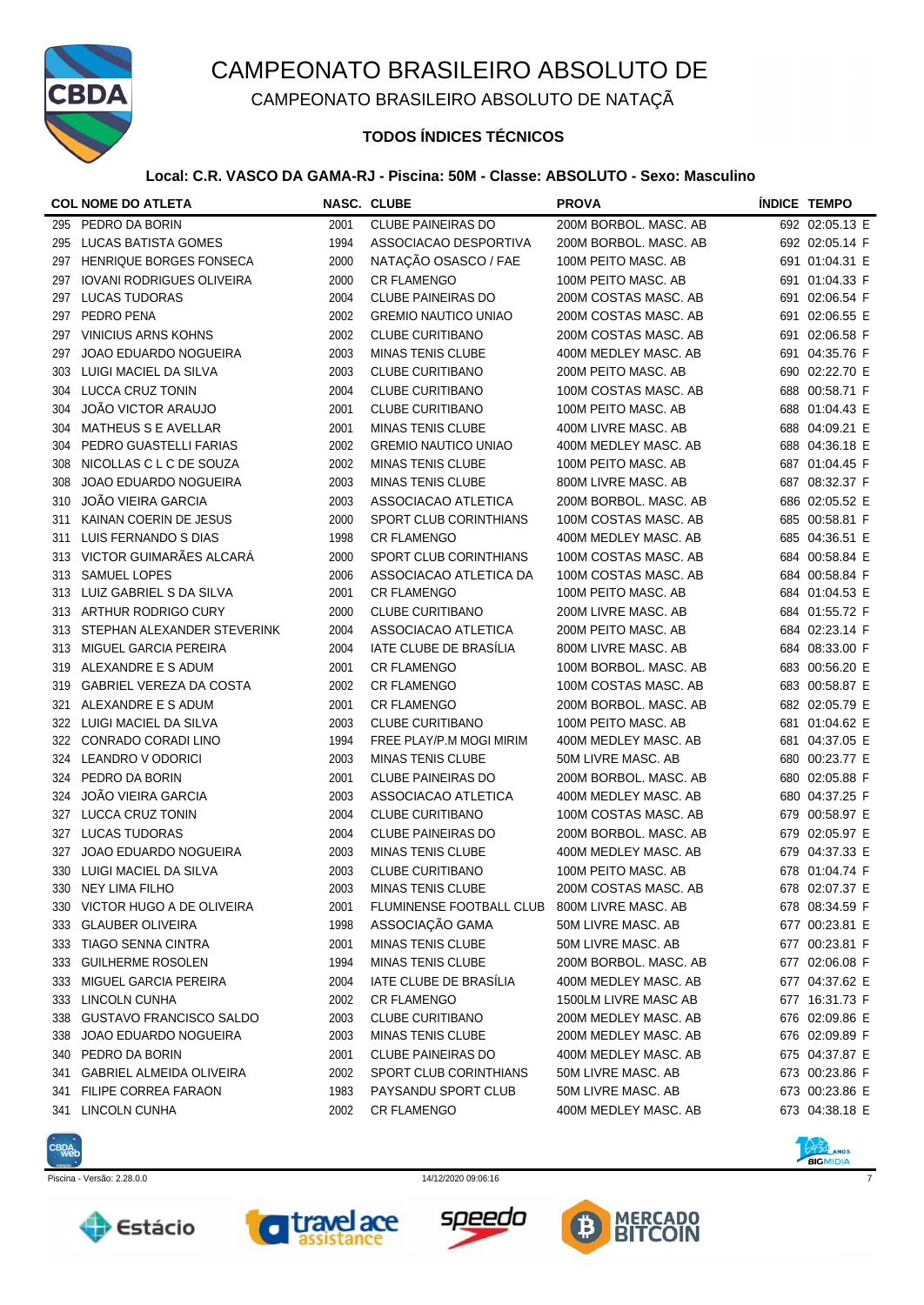

CAMPEONATO BRASILEIRO ABSOLUTO DE NATAÇÃ

## **TODOS ÍNDICES TÉCNICOS**

### **Local: C.R. VASCO DA GAMA-RJ - Piscina: 50M - Classe: ABSOLUTO - Sexo: Masculino**

|     | <b>COL NOME DO ATLETA</b>       |      | <b>NASC. CLUBE</b>              | <b>PROVA</b>          | <b>ÍNDICE TEMPO</b> |
|-----|---------------------------------|------|---------------------------------|-----------------------|---------------------|
| 344 | ARTHUR OLINTO DE MENEZES SANTOS | 2000 | ASBAC/AQUANAII                  | 50M LIVRE MASC. AB    | 672 00:23.87 F      |
| 344 | <b>FILIPE CORREA FARAON</b>     | 1983 | PAYSANDU SPORT CLUB             | 50M LIVRE MASC. AB    | 672 00:23.87 F      |
| 344 | JOSE LUIZ SANCHES G. JUNIOR     | 1983 | ASSOCIACAO ATLETICA DA          | 100M LIVRE MASC. AB   | 672 00:53.55 E      |
| 344 | ARTHUR AMARAL SCHNEIDER         | 2002 | <b>GREMIO NAUTICO UNIAO</b>     | 800M LIVRE MASC. AB   | 672 08:36.10 F      |
| 348 | GUILHERME P DA COSTA            | 1998 | <b>MINAS TENIS CLUBE</b>        | 200M BORBOL. MASC. AB | 671 02:06.43 F      |
| 348 | VICTOR MELO BAGANHA             | 2002 | <b>MINAS TENIS CLUBE</b>        | 200M BORBOL. MASC. AB | 671 02:06.46 F      |
| 350 | <b>GABRIEL VEREZA DA COSTA</b>  | 2002 | <b>CR FLAMENGO</b>              | 100M COSTAS MASC. AB  | 670 00:59.23 F      |
| 350 | LUIS FERNANDO OLIVEIRA          | 2002 | <b>MINAS TENIS CLUBE</b>        | 200M MEDLEY MASC. AB  | 670 02:10.28 E      |
| 350 | RONALDO EDUARDO ZAMBRANO        | 2001 | YACHT CLUBE DA BAHIA            | 800M LIVRE MASC, AB   | 670 08:36.45 F      |
| 353 | <b>ANTONIO SABEDOTTI</b>        | 2002 | <b>CLUBE CURITIBANO</b>         | 50M LIVRE MASC. AB    | 669 00:23.90 F      |
| 353 | PEDRO LEITE VALENTE             | 1996 | <b>MINAS TENIS CLUBE</b>        | 200M PEITO MASC. AB   | 669 02:24.14 F      |
| 353 | <b>LINCOLN CUNHA</b>            | 2002 | <b>CR FLAMENGO</b>              | 400M MEDLEY MASC. AB  | 669 04:38.73 E      |
| 356 | LUIS FERNANDO S DIAS            | 1998 | <b>CR FLAMENGO</b>              | 400M MEDLEY MASC. AB  | 668 04:38.89 F      |
| 357 | LEANDRO V ODORICI               | 2003 | <b>MINAS TENIS CLUBE</b>        | 50M LIVRE MASC. AB    | 667 00:23.93 F      |
| 358 | <b>LUCAS BATISTA GOMES</b>      | 1994 | ASSOCIACAO DESPORTIVA           | 200M BORBOL. MASC. AB | 666 02:06.78 E      |
| 358 | <b>NEY LIMA FILHO</b>           | 2003 | <b>MINAS TENIS CLUBE</b>        | 200M COSTAS MASC. AB  | 666 02:08.12 F      |
| 360 | CONRADO CORADI LINO             | 1994 | FREE PLAY/P.M MOGI MIRIM        | 200M LIVRE MASC. AB   | 665 01:56.81 E      |
| 360 | JOAO P G CAMPOS                 | 2005 | FLUMINENSE FOOTBALL CLUB        | 200M LIVRE MASC. AB   | 665 01:56.82 F      |
| 360 | <b>LINCOLN CUNHA</b>            | 2002 | <b>CR FLAMENGO</b>              | 200M LIVRE MASC. AB   | 665 01:56.85 E      |
| 360 | <b>ISAAC GUIMARAES SARAIVA</b>  | 2000 | <b>MINAS TENIS CLUBE</b>        | 200M COSTAS MASC. AB  | 665 02:08.19 E      |
| 360 | JOAO EDUARDO NOGUEIRA           | 2003 | <b>MINAS TENIS CLUBE</b>        | 200M MEDLEY MASC. AB  | 665 02:10.57 E      |
| 360 | <b>KALEL M DAMAS</b>            | 1998 | <b>CR FLAMENGO</b>              | 200M MEDLEY MASC. AB  | 665 02:10.59 F      |
| 360 | NICOLLAS C L C DE SOUZA         | 2002 | <b>MINAS TENIS CLUBE</b>        | 200M PEITO MASC. AB   | 665 02:24.48 F      |
| 367 | JOSE LUIZ SANCHES G. JUNIOR     | 1983 | ASSOCIACAO ATLETICA DA          | 50M LIVRE MASC. AB    | 664 00:23.96 E      |
| 367 | ARTHUR RODRIGO CURY             | 2000 | <b>CLUBE CURITIBANO</b>         | 100M COSTAS MASC. AB  | 664 00:59.41 E      |
| 367 | LUIS FERNANDO OLIVEIRA          | 2002 | <b>MINAS TENIS CLUBE</b>        | 200M MEDLEY MASC. AB  | 664 02:10.67 F      |
| 370 | VINICIUS MONTEIRO VIEBRANTZ     | 2003 | <b>CLUBE CURITIBANO</b>         | 50M LIVRE MASC. AB    | 663 00:23.98 E      |
| 370 | KAIO CESAR M DE SOUZA           | 1993 | ASSOCIACAO DESPORTIVA           | 100M COSTAS MASC. AB  | 663 00:59.46 E      |
| 372 | DIEGO CANDIDO PRADO             | 1990 | <b>MINAS TENIS CLUBE</b>        | 200M PEITO MASC. AB   | 662 02:24.66 F      |
| 373 | <b>BRUNO VINÍCIUS MOTA</b>      | 1999 | ASSOCIACAO DESPORTIVA           | 100M COSTAS MASC. AB  | 661 00:59.52 E      |
| 373 | <b>LUCAS TUDORAS</b>            | 2004 | <b>CLUBE PAINEIRAS DO</b>       | 200M COSTAS MASC. AB  | 661 02:08.45 E      |
| 373 | VICTOR HUGO A DE OLIVEIRA       | 2001 | <b>FLUMINENSE FOOTBALL CLUB</b> | 400M LIVRE MASC. AB   | 661 04:12.58 E      |
| 376 | PEDRO HENRIQUE DE SOUZA         | 2004 | <b>CLUBE CURITIBANO</b>         | 100M COSTAS MASC. AB  | 660 00:59.53 E      |
| 377 | <b>CLAUDEMIR KIRMES F</b>       | 1988 | <b>CR FLAMENGO</b>              | 50M LIVRE MASC. AB    | 658 00:24.04 E      |
| 377 | MIGUEL GARCIA PEREIRA           | 2004 | IATE CLUBE DE BRASÍLIA          | 400M MEDLEY MASC. AB  | 658 04:40.28 F      |
|     | 379 LUIS FERNANDO S DIAS        | 1998 | <b>CR FLAMENGO</b>              | 200M COSTAS MASC. AB  | 657 02:08.72 E      |
| 380 | <b>ANTONIO SABEDOTTI</b>        | 2002 | CLUBE CURITIBANO                | 200M MEDLEY MASC. AB  | 656 02:11.16 E      |
| 380 | GUILHERME AUGUSTO C A AQUINO    | 2001 | <b>CR FLAMENGO</b>              | 800M LIVRE MASC. AB   | 656 08:40.24 F      |
|     | 382 JOÃO VIEIRA GARCIA          | 2003 | ASSOCIACAO ATLETICA             | 400M MEDLEY MASC. AB  | 655 04:40.67 E      |
| 383 | JOAO PEDRO ALTOË                | 2003 | APAN-MARINGA                    | 50M LIVRE MASC. AB    | 654 00:24.08 E      |
|     | 384 VINICIUS MOREIRA LANZA      | 1997 | <b>MINAS TENIS CLUBE</b>        | 200M BORBOL. MASC. AB | 653 02:07.63 E      |
| 384 | DIEGO CANDIDO PRADO             | 1990 | <b>MINAS TENIS CLUBE</b>        | 200M PEITO MASC. AB   | 653 02:25.33 E      |
| 386 | <b>BRUNO LAGE ROCHA</b>         | 2002 | <b>MINAS TENIS CLUBE</b>        | 200M MEDLEY MASC. AB  | 651 02:11.49 E      |
| 386 | ENZO BRANDÃO IBANEZ             | 2002 | ASSOCIACAO ATLETICA DA          | 200M PEITO MASC. AB   | 651 02:25.50 E      |
| 386 | DIOGO VILLARINHO                | 1994 | <b>MINAS TENIS CLUBE</b>        | 400M LIVRE MASC. AB   | 651 04:13.92 F      |
| 389 | JOSE LUIZ SANCHES G. JUNIOR     | 1983 | ASSOCIACAO ATLETICA DA          | 100M LIVRE MASC. AB   | 648 00:54.19 F      |
| 390 | <b>SAMUEL LOPES</b>             | 2006 | ASSOCIACAO ATLETICA DA          | 200M COSTAS MASC. AB  | 647 02:09.35 E      |
| 391 | PEDRO HENRIQUE S PIMENTEL       | 2003 | <b>MINAS TENIS CLUBE</b>        | 100M PEITO MASC. AB   | 646 01:05.77 E      |
| 391 | MATHEUS C S FLEMING             | 1998 | FLUMINENSE FOOTBALL CLUB        | 400M MEDLEY MASC. AB  | 646 04:41.99 E      |
|     |                                 |      |                                 |                       |                     |











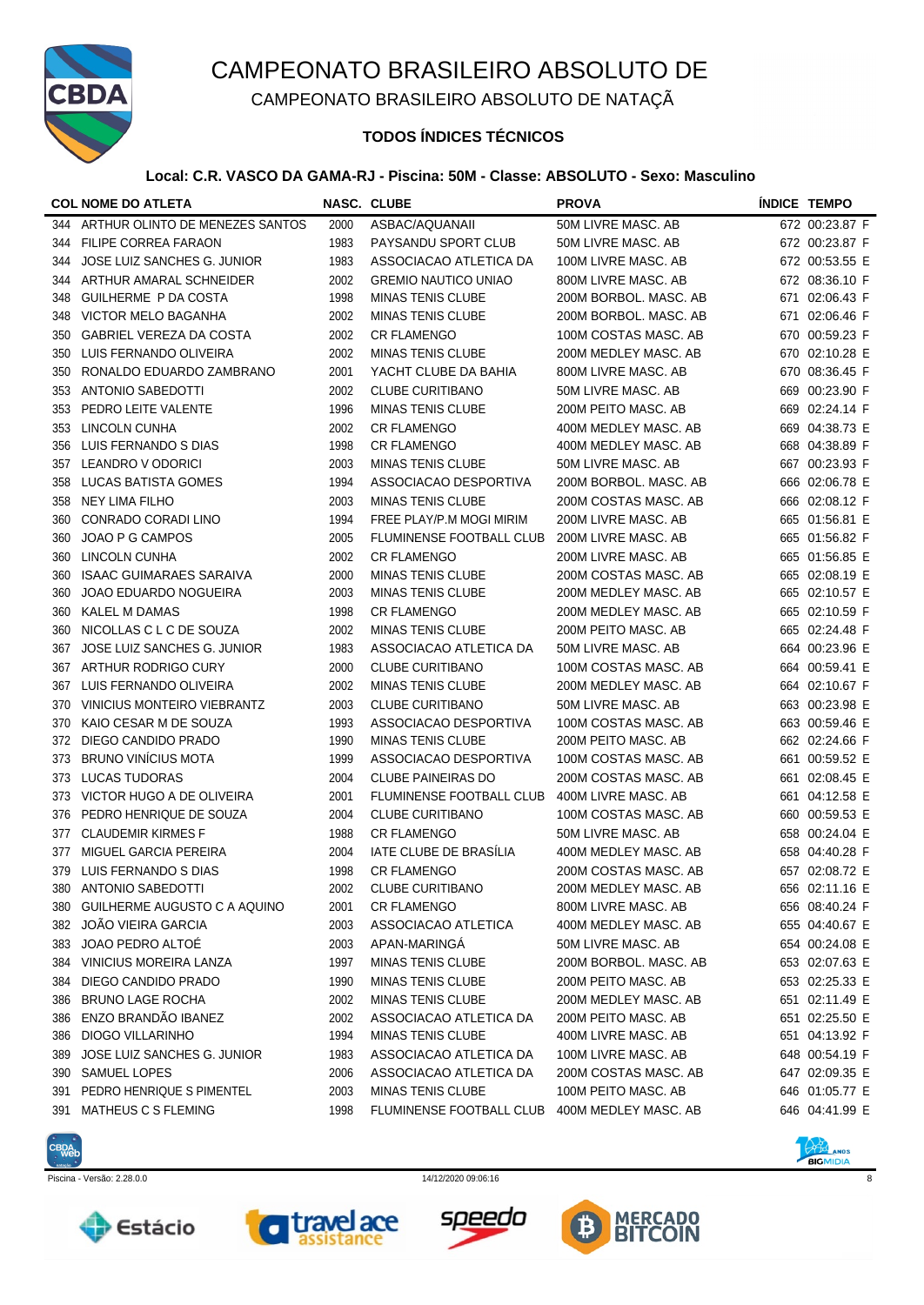

CAMPEONATO BRASILEIRO ABSOLUTO DE NATAÇÃ

### **TODOS ÍNDICES TÉCNICOS**

### **Local: C.R. VASCO DA GAMA-RJ - Piscina: 50M - Classe: ABSOLUTO - Sexo: Masculino**

|     | <b>COL NOME DO ATLETA</b>       |      | NASC. CLUBE                     | <b>PROVA</b>          | <b>INDICE TEMPO</b> |
|-----|---------------------------------|------|---------------------------------|-----------------------|---------------------|
| 391 | LUIS FERNANDO OLIVEIRA          | 2002 | <b>MINAS TENIS CLUBE</b>        | 400M MEDLEY MASC. AB  | 646 04:42.00 E      |
| 394 | <b>GLAUBER OLIVEIRA</b>         | 1998 | ASSOCIAÇÃO GAMA                 | 50M LIVRE MASC, AB    | 645 00:24.19 F      |
| 394 | <b>GABRIEL A N AZEVEDO</b>      | 2000 | <b>MINAS TENIS CLUBE</b>        | 200M COSTAS MASC. AB  | 645 02:09.53 E      |
| 396 | <b>EVANDRO VINICIUS SILVA</b>   | 1991 | <b>MINAS TENIS CLUBE</b>        | 100M COSTAS MASC. AB  | 644 01:00.02 F      |
| 397 | MARCELO PEREIRA DE ARAUJO       | 1999 | <b>MINAS TENIS CLUBE</b>        | 200M MEDLEY MASC. AB  | 643 02:12.02 F      |
| 397 | PEDRO DA BORIN                  | 2001 | <b>CLUBE PAINEIRAS DO</b>       | 400M MEDLEY MASC. AB  | 643 04:42.40 F      |
| 399 | <b>JOÃO VICTOR ARAUJO</b>       | 2001 | <b>CLUBE CURITIBANO</b>         | 200M PEITO MASC. AB   | 641 02:26.26 E      |
| 400 | WITOR HUGO DA SILVA LIMA        | 2004 | ASBAC/AQUANAII                  | 100M COSTAS MASC. AB  | 639 01:00.18 E      |
| 400 | <b>SAMUEL LOPES</b>             | 2006 | ASSOCIACAO ATLETICA DA          | 200M COSTAS MASC. AB  | 639 02:09.88 F      |
| 400 | PEDRO HENRIQUE S PIMENTEL       | 2003 | <b>MINAS TENIS CLUBE</b>        | 200M PEITO MASC. AB   | 639 02:26.40 F      |
| 403 | NATAN MOMETTO ALEXANDRE         | 2002 | SPORT CLUB CORINTHIANS          | 100M PEITO MASC. AB   | 638 01:06.07 E      |
| 403 | NICOLLAS C L C DE SOUZA         | 2002 | <b>MINAS TENIS CLUBE</b>        | 200M PEITO MASC. AB   | 638 02:26.46 E      |
| 405 | LUIS FERNANDO S DIAS            | 1998 | <b>CR FLAMENGO</b>              | 200M COSTAS MASC. AB  | 637 02:10.03 F      |
| 405 | GABRIEL A N AZEVEDO             | 2000 | <b>MINAS TENIS CLUBE</b>        | 200M COSTAS MASC. AB  | 637 02:10.04 F      |
| 407 | <b>BRUNO PAIXÃO CASTRO</b>      | 2003 | SPORT CLUB CORINTHIANS          | 200M MEDLEY MASC. AB  | 636 02:12.50 E      |
| 407 | MATHEUS C S FLEMING             | 1998 | FLUMINENSE FOOTBALL CLUB        | 200M MEDLEY MASC, AB  | 636 02:12.53 E      |
| 409 | PEDRO HENRIQUE S PIMENTEL       | 2003 | <b>MINAS TENIS CLUBE</b>        | 200M PEITO MASC. AB   | 635 02:26.71 E      |
| 409 | JOAO P G CAMPOS                 | 2005 | <b>FLUMINENSE FOOTBALL CLUB</b> | 800M LIVRE MASC. AB   | 635 08:45.98 F      |
| 411 | LEONARDO GOMES DOS SANTOS       | 1998 | ASSOCIACAO DESPORTIVA           | 100M COSTAS MASC. AB  | 633 01:00.36 E      |
| 411 | <b>GABRIEL ALMEIDA OLIVEIRA</b> | 2002 | SPORT CLUB CORINTHIANS          | 100M COSTAS MASC. AB  | 633 01:00.38 E      |
| 411 | MATHEUS C S FLEMING             | 1998 | FLUMINENSE FOOTBALL CLUB        | 400M MEDLEY MASC, AB  | 633 04:43.94 F      |
| 414 | HENRIQUE BORGES FONSECA         | 2000 | NATAÇÃO OSASCO / FAE            | 100M PEITO MASC. AB   | 631 01:06.30 F      |
| 415 | VINICIUS BENTO DE MORAIS        | 2004 | ASBAC/AQUANAII                  | 100M COSTAS MASC. AB  | 630 01:00.47 E      |
| 415 | KAIO CESAR M DE SOUZA           | 1993 | ASSOCIACAO DESPORTIVA           | 200M COSTAS MASC. AB  | 630 02:10.55 F      |
| 417 | LUIS FERNANDO S DIAS            | 1998 | <b>CR FLAMENGO</b>              | 200M MEDLEY MASC. AB  | 629 02:12.99 E      |
| 418 | <b>BRUNO LAGE ROCHA</b>         | 2002 | <b>MINAS TENIS CLUBE</b>        | 800M LIVRE MASC. AB   | 628 08:47.69 F      |
| 419 | MATHEUS C S FLEMING             | 1998 | FLUMINENSE FOOTBALL CLUB        | 200M BORBOL. MASC. AB | 627 02:09.36 E      |
| 420 | <b>LUCCA CRUZ TONIN</b>         | 2004 | <b>CLUBE CURITIBANO</b>         | 200M COSTAS MASC. AB  | 626 02:10.80 F      |
| 421 | CONRADO CORADI LINO             | 1994 | FREE PLAY/P.M MOGI MIRIM        | 400M MEDLEY MASC. AB  | 625 04:45.19 F      |
| 422 | <b>VITOR GUARALDO</b>           | 1996 | <b>CLUBE CURITIBANO</b>         | 200M COSTAS MASC. AB  | 623 02:11.00 E      |
| 423 | LINCOLN CUNHA                   | 2002 | <b>CR FLAMENGO</b>              | 200M MEDLEY MASC. AB  | 616 02:13.91 E      |
| 424 | BERNARDO BRANDAO                | 2002 | <b>MINAS TENIS CLUBE</b>        | 50M LIVRE MASC. AB    | 614 00:24.60 E      |
| 424 | <b>LUCCA CRUZ TONIN</b>         | 2004 | <b>CLUBE CURITIBANO</b>         | 200M COSTAS MASC. AB  | 614 02:11.62 E      |
| 426 | LUCAS BATISTA GOMES             | 1994 | ASSOCIACAO DESPORTIVA           | 50M LIVRE MASC, AB    | 612 00:24.62 E      |
| 427 | LEONARDO RODRIGO ZARDO          | 2003 | SPORT CLUB CORINTHIANS          | 400M MEDLEY MASC. AB  | 611 04:47.32 E      |
|     | 428 KALEL M DAMAS               | 1998 | <b>CR FLAMENGO</b>              | 200M LIVRE MASC. AB   | 609 02:00.27 F      |
| 428 | KAIO CESAR M DE SOUZA           | 1993 | ASSOCIACAO DESPORTIVA           | 200M COSTAS MASC. AB  | 609 02:12.01 E      |
| 430 | GIULIANO CARER ROCCO            | 1993 | <b>MINAS TENIS CLUBE</b>        | 200M BORBOL. MASC. AB | 606 02:10.84 E      |
| 431 | DANIEL YUKI DE OLIVEIRA         | 2003 | SPORT CLUB CORINTHIANS          | 200M COSTAS MASC. AB  | 600 02:12.67 E      |
| 431 | NATAN MOMETTO ALEXANDRE         | 2002 | SPORT CLUB CORINTHIANS          | 200M PEITO MASC. AB   | 600 02:29.47 E      |
| 433 | <b>EVANDRO VINICIUS SILVA</b>   | 1991 | <b>MINAS TENIS CLUBE</b>        | 200M MEDLEY MASC. AB  | 598 02:15.24 F      |
| 434 | JOAO PEDRO BORDIGNON NOGUEIRA   | 2002 | <b>CLUBE CURITIBANO</b>         | 100M COSTAS MASC. AB  | 596 01:01.58 E      |
| 435 | BRUNO PAIXÃO CASTRO             | 2003 | SPORT CLUB CORINTHIANS          | 100M PEITO MASC. AB   | 588 01:07.88 E      |
| 435 | IVAN DANIEL DOMINGUEZ           | 1998 | <b>MEXICO</b>                   | 100M PEITO MASC. AB   | 588 01:07.88 E      |
|     | 437 LUIZ FELLIPE PAES           | 2000 | NATAÇÃO OSASCO / FAE            | 200M LIVRE MASC. AB   | 584 02:02.00 E      |
| 438 | NATAN MOMETTO ALEXANDRE         | 2002 | SPORT CLUB CORINTHIANS          | 200M MEDLEY MASC. AB  | 579 02:16.73 E      |
|     | 439 KAINAN COERIN DE JESUS      | 2000 | SPORT CLUB CORINTHIANS          | 200M COSTAS MASC. AB  | 577 02:14.39 F      |
|     | 440 LEONARDO GOMES DOS SANTOS   | 1998 | ASSOCIACAO DESPORTIVA           | 200M COSTAS MASC. AB  | 571 02:14.89 E      |
| 441 | KAINAN COERIN DE JESUS          | 2000 | SPORT CLUB CORINTHIANS          | 200M COSTAS MASC. AB  | 568 02:15.12 E      |
|     |                                 |      |                                 |                       |                     |